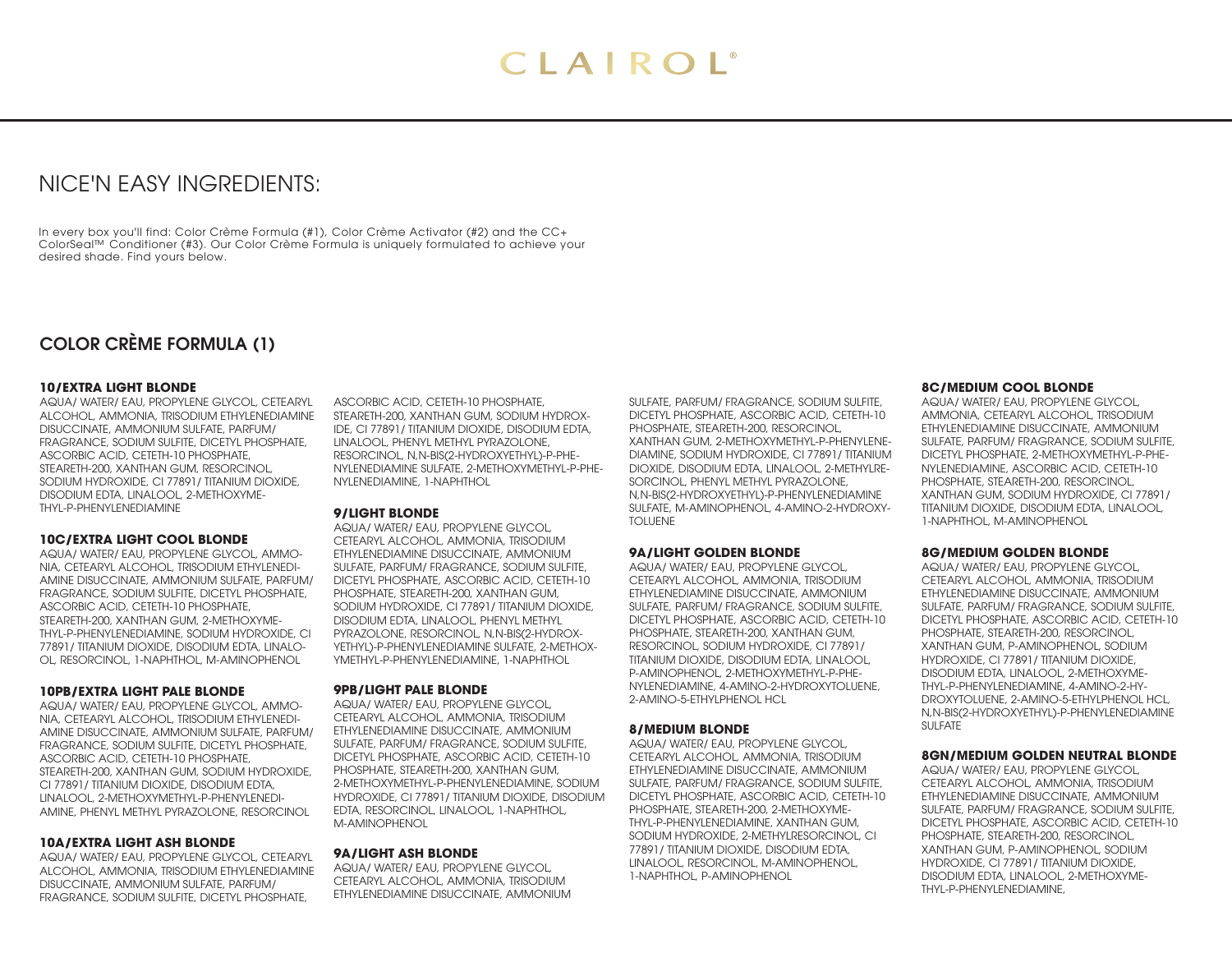# NICE'N EASY INGREDIENTS:

4-AMINO-2-HYDROXYTOLUENE, 2-AMINO-5-ETHYL-PHENOL HCL, N,N-BIS(2-HYDROXYETHYL)-P-PHE-NYLENEDIAMINE SULFATE

### **8A/MEDIUM ASH BLONDE**

AQUA/ WATER/ EAU, PROPYLENE GLYCOL, CETEARYL ALCOHOL, AMMONIA, TRISODIUM ETHYLENEDIAMINE DISUCCINATE, PARFUM/ FRAGRANCE, AMMONIUM SULFATE, SODIUM SULFITE, 2-METHOXYMETHYL-P-PHENYLENEDIAMINE, DICETYL PHOSPHATE, ASCORBIC ACID, CETETH-10 PHOSPHATE, STEARETH-200, RESORCINOL, XANTHAN GUM, SODIUM HYDROXIDE, CI 77891/ TITANIUM DIOXIDE, DISODIUM EDTA, LINALOOL, 2-METHYLRESORCINOL, M-AMINOPHENOL, 2-AMINO-4-HYDROXYETHYLAMINOANISOLE SULFATE, 1-NAPHTHOL

#### **8SC/MEDIUM COPPER BLONDE**

AQUA/ WATER/ EAU, PROPYLENE GLYCOL, CETEARYL ALCOHOL, AMMONIA, TRISODIUM ETHYLENEDIAMINE DISUCCINATE, AMMONIUM SULFATE, PARFUM/ FRAGRANCE, SODIUM SULFITE, DICETYL PHOSPHATE, ASCORBIC ACID, CETETH-10 PHOSPHATE, STEARETH-200, XANTHAN GUM, 2-METHYLRESORCINOL, 2-METHOXYMETHYL-P-PHE-NYLENEDIAMINE, SODIUM HYDROXIDE, CI 77891/ TITANIUM DIOXIDE, DISODIUM EDTA, LINALOOL, P-AMINOPHENOL, 4-AMINO-2-HYDROXYTOLUENE, N,N-BIS(2-HYDROXYETHYL)-P-PHENYLENEDIAMINE SULFATE

# **8R/MEDIUM REDDISH BLONDE**

AQUA/ WATER/ EAU, PROPYLENE GLYCOL, CETEARYL ALCOHOL, AMMONIA, TRISODIUM ETHYLENEDIAMINE DISUCCINATE, AMMONIUM SULFATE, PARFUM/ FRAGRANCE, SODIUM SULFITE, DICETYL PHOSPHATE, ASCORBIC ACID, CETETH-10 PHOSPHATE, 2-METHYLRESORCINOL, STEARETH-200, 2-METHOXYMETHYL-P-PHENYLENEDIAMINE,

P-AMINOPHENOL, XANTHAN GUM, SODIUM HYDROXIDE, 4-AMINO-2-HYDROXYTOLUENE, CI 77891/ TITANIUM DIOXIDE, DISODIUM EDTA, LINALOOL

#### **7/DARK BLONDE**

AQUA/ WATER/ EAU, PROPYLENE GLYCOL, CETEARYL ALCOHOL, AMMONIA, TRISODIUM ETHYLENEDIAMINE DISUCCINATE, AMMONIUM SULFATE, PARFUM/ FRAGRANCE, 2-METHOXYMETHYL-P-PHENYLENEDI-AMINE, SODIUM SULFITE, DICETYL PHOSPHATE, ASCORBIC ACID, CETETH-10 PHOSPHATE, STEARETH-200, PHENYL METHYL PYRAZOLONE, RESORCINOL, XANTHAN GUM, 2-METHYLRESORCI-NOL, SODIUM HYDROXIDE, CI 77891/ TITANIUM DIOXIDE, DISODIUM EDTA, LINALOOL, N,N-BIS(2-HY-DROXYETHYL)-P-PHENYLENEDIAMINE SULFATE, 1-NAPHTHOL, M-AMINOPHENOL

#### **7C/DARK COOL BLONDE**

AQUA/ WATER/ EAU, PROPYLENE GLYCOL, AMMO-NIA, CETEARYL ALCOHOL, TRISODIUM ETHYLENEDI-AMINE DISUCCINATE, AMMONIUM SULFATE, PARFUM/ FRAGRANCE, 2-METHOXYMETHYL-P-PHENYLENEDI-AMINE, SODIUM SULFITE, DICETYL PHOSPHATE, RESORCINOL, ASCORBIC ACID, CETETH-10 PHOSPHATE, STEARETH-200, XANTHAN GUM, SODIUM HYDROXIDE, CI 77891/ TITANIUM DIOXIDE, DISODIUM EDTA, LINALOOL, 1-NAPHTHOL, M-AMINOPHENOL

# **7CB/DARK CHAMPAGNE BLONDE**

AQUA/ WATER/ EAU, PROPYLENE GLYCOL, AMMO-NIA, CETEARYL ALCOHOL, TRISODIUM ETHYLENEDI-AMINE DISUCCINATE, AMMONIUM SULFATE, PARFUM/ FRAGRANCE, 2-METHOXYMETHYL-P-PHENYLENEDI-AMINE, SODIUM SULFITE, DICETYL PHOSPHATE, RESORCINOL, ASCORBIC ACID, CETETH-10 PHOSPHATE, STEARETH-200, XANTHAN GUM, SODIUM HYDROXIDE, CI 77891/ TITANIUM DIOXIDE, DISODIUM EDTA, LINALOOL, 1-NAPHTHOL, M-AMINOPHENOL

# **7G/DARK GOLDEN BLONDE**

AQUA/ WATER/ EAU, PROPYLENE GLYCOL, CETEARYL ALCOHOL, AMMONIA, TRISODIUM ETHYLENEDIAMINE DISUCCINATE, AMMONIUM SULFATE, PARFUM/ FRAGRANCE, RESORCINOL, SODIUM SULFITE, DICETYL PHOSPHATE, ASCORBIC ACID, CETETH-10 PHOSPHATE, STEARETH-200, P-AMINOPHENOL, 2-METHOXYMETHYL-P-PHENYLENEDIAMINE, XANTHAN GUM, SODIUM HYDROXIDE, CI 77891/ TITANIUM DIOXIDE, DISODIUM EDTA, LINALOOL, 4-AMINO-2-HY-DROXYTOLUENE, 2-AMINO-5-ETHYLPHENOL HCL, N, N-BIS(2-HYDROXYETHYL)-P-PHENYLENEDIAMINE SULFATE

# **6.5G/LIGHTEST GOLDEN BROWN**

AQUA/ WATER/ EAU, PROPYLENE GLYCOL, CETEARYL ALCOHOL, AMMONIA, TRISODIUM ETHYLENEDIAMINE DISUCCINATE, AMMONIUM SULFATE, PARFUM/ FRAGRANCE, SODIUM SULFITE, DICETYL PHOSPHATE, ASCORBIC ACID, CETETH-10 PHOSPHATE, RESORCI-NOL, 2-METHYLRESORCINOL, STEARETH-200, 2-METHOXYMETHYL-P-PHENYLENEDIAMINE, P-AMINOPHENOL, XANTHAN GUM, SODIUM HYDROXIDE, CI 77891/ TITANIUM DIOXIDE, DISODIUM EDTA, LINALOOL, 4-AMINO-2-HYDROXYTOLUENE, 1-NAPHTHOL, M-AMINOPHENOL, N,N-BIS(2-HYDROX-YETHYL)-P-PHENYLENEDIAMINE SULFATE

# **6.5/LIGHTEST BROWN**

AQUA/ WATER/ EAU, PROPYLENE GLYCOL, CETEARYL ALCOHOL, AMMONIA, TRISODIUM ETHYLENEDIAMINE DISUCCINATE, AMMONIUM SULFATE, PARFUM/ FRAGRANCE, 2-METHOXYMETHYL-P-PHENYLENEDI-AMINE, RESORCINOL, SODIUM SULFITE, DICETYL PHOSPHATE, ASCORBIC ACID, CETETH-10 PHOSPHATE, STEARETH-200, XANTHAN GUM, SODIUM HYDROXIDE, CI 77891/ TITANIUM DIOXIDE, DISODIUM EDTA, LINALOOL, 1-NAPHTHOL, 2-METHYLRESORCI-NOL, HYDROXYETHYL-3,4-METHYLENEDIOXYANILINE HCL, P-AMINOPHENOL, M-AMINOPHENOL

### **6/LIGHT BROWN**

AQUA/ WATER/ EAU, PROPYLENE GLYCOL, CETEARYL ALCOHOL, AMMONIA, TRISODIUM ETHYLENEDIAMINE DISUCCINATE, 2-METHOXYME-THYL-P-PHENYLENEDIAMINE, AMMONIUM SULFATE, PARFUM/ FRAGRANCE, RESORCINOL, SODIUM SULFITE, DICETYL PHOSPHATE, ASCORBIC ACID, CETETH-10 PHOSPHATE, STEARETH-200, XANTHAN GUM, SODIUM HYDROXIDE, CI 77891/ TITANIUM DIOXIDE, DISODIUM EDTA, LINALOOL, M-AMINOPHENOL, 2-METHYLRESORCINOL, 1-NAPHTHOL

#### **6A/LIGHT ASH BROWN**

AQUA/ WATER/ EAU, PROPYLENE GLYCOL, CETEARYL ALCOHOL, AMMONIA, TRISODIUM ETHYLENEDIAMINE DISUCCINATE, 2-METHOXYME-THYL-P-PHENYLENEDIAMINE, AMMONIUM SULFATE, PARFUM/ FRAGRANCE, RESORCINOL, SODIUM SULFITE, DICETYL PHOSPHATE, ASCORBIC ACID, CETETH-10 PHOSPHATE, STEARETH-200, XANTHAN GUM, SODIUM HYDROXIDE, CI 77891/ TITANIUM DIOXIDE, PHENYL METHYL PYRAZOLONE, DISODIUM EDTA, LINALOOL, M-AMINOPHENOL, 1-NAPHTHOL, N,N-BIS(2-HY-DROXYETHYL)-P-PHENYLENEDIAMINE SULFATE

# **6G/LIGHT GOLDEN BROWN**

AQUA/ WATER/ EAU, PROPYLENE GLYCOL, CETEARYL ALCOHOL, AMMONIA, TRISODIUM ETHYLENEDIAMINE DISUCCINATE, 2-METHOXYME-THYL-P-PHENYLENEDIAMINE, AMMONIUM SULFATE, PARFUM/ FRAGRANCE, RESORCINOL, SODIUM SULFITE, DICETYL PHOSPHATE, ASCORBIC ACID, CETETH-10 PHOSPHATE, STEARETH-200, XANTHAN GUM, SODIUM HYDROXIDE, CI 77891/ TITANIUM DIOXIDE, 2-METHYLRESORCINOL, DISODIUM EDTA, LINALOOL, M-AMINOPHENOL, 4-AMINO-2-HYDROXYTOLUENE, P-AMINOPHENOL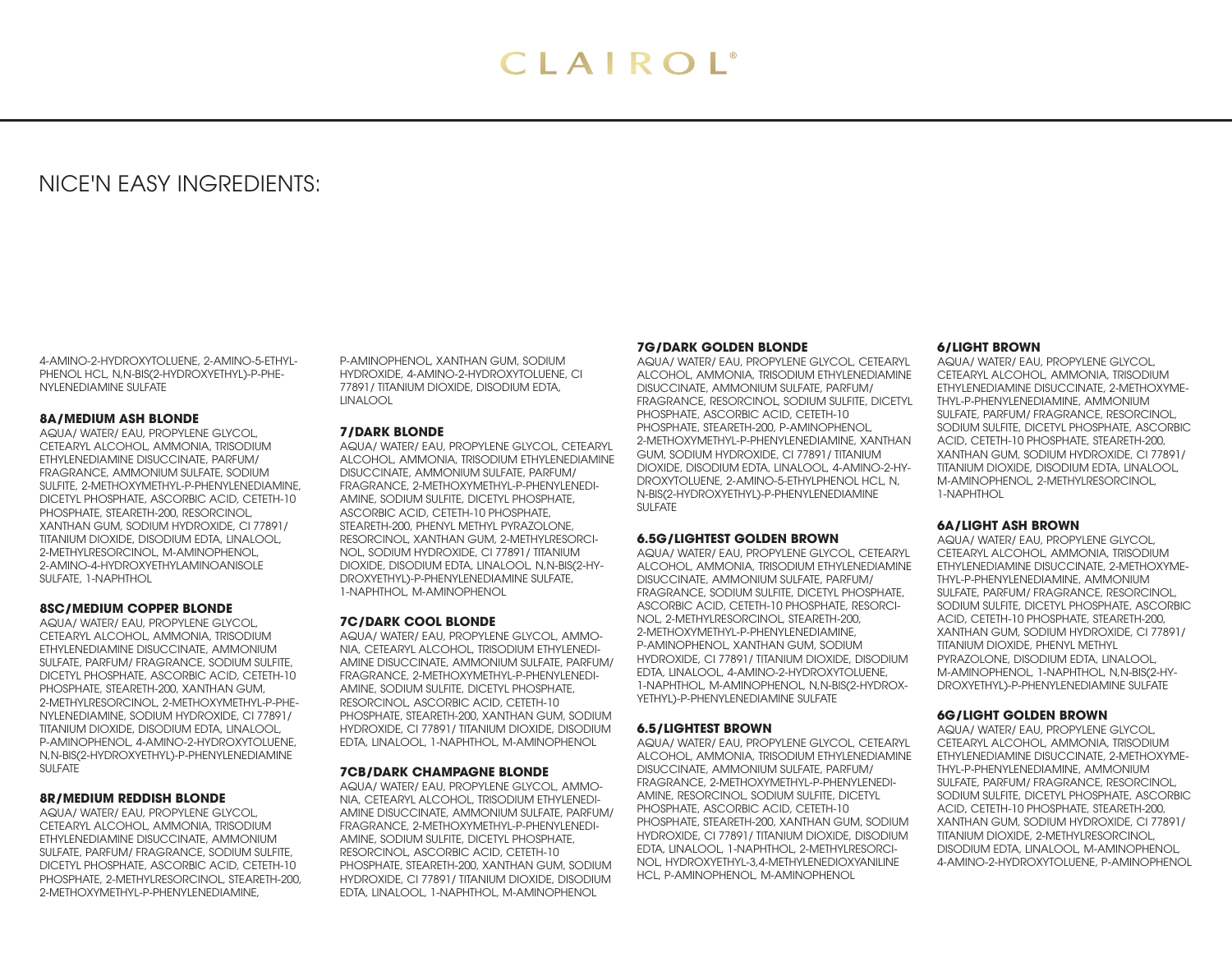# NICE'N EASY INGREDIENTS:

#### **6W/LIGHT MOCHA BROWN**

AQUA/ WATER/ EAU, PROPYLENE GLYCOL, CETEARYL ALCOHOL, AMMONIA, TRISODIUM ETHYLENEDIAMINE DISUCCINATE, AMMONIUM SULFATE, PARFUM/ FRAGRANCE, 2-METHOXYME-THYL-P-PHENYLENEDIAMINE, SODIUM SULFITE, DICETYL PHOSPHATE, ASCORBIC ACID, RESORCI-NOL, CETETH-10 PHOSPHATE, STEARETH-200, 2-METHYLRESORCINOL, XANTHAN GUM, SODIUM HYDROXIDE, CI 77891/ TITANIUM DIOXIDE, DISODIUM EDTA, LINALOOL, 4-AMINO-2-HYDROXY-TOLUENE

#### **6RB/LIGHT REDDISH BROWN**

AQUA/ WATER/ EAU, PROPYLENE GLYCOL, CETEARYL ALCOHOL, AMMONIA, TRISODIUM ETHYLENEDIAMINE DISUCCINATE, AMMONIUM SULFATE, 2-METHOXYMETHYL-P-PHENYLENEDI-AMINE, PARFUM/ FRAGRANCE, RESORCINOL, SODIUM SULFITE, DICETYL PHOSPHATE, ASCORBIC ACID, CETETH-10 PHOSPHATE, STEARETH-200, 4-AMINO-2-HYDROXYTOLUENE, 2-METHYLRESORCI-NOL, SODIUM HYDROXIDE, XANTHAN GUM, P-AMINOPHENOL, CI 77891/ TITANIUM DIOXIDE, DISODIUM EDTA, LINALOOL, M-AMINOPHENOL

# **6R/LIGHT AUBURN**

AQUA/ WATER/ EAU, PROPYLENE GLYCOL, CETEARYL ALCOHOL, AMMONIA, TRISODIUM ETHYLENEDIAMINE DISUCCINATE, AMMONIUM SULFATE, PARFUM/ FRAGRANCE, SODIUM SULFITE, DICETYL PHOSPHATE, 2-METHOXYMETHYL-P-PHE-NYLENEDIAMINE, ASCORBIC ACID, CETETH-10 PHOSPHATE, STEARETH-200, P-AMINOPHENOL, 4-AMINO-2-HYDROXYTOLUENE, SODIUM HYDROX-IDE, M-AMINOPHENOL, XANTHAN GUM, RESORCI-NOL, CI 77891/ TITANIUM DIOXIDE, DISODIUM EDTA, LINALOOL, 2-METHYLRESORCINOL

#### **6.5R/LIGHT RADIANT AUBURN**

AQUA/ WATER/ EAU, PROPYLENE GLYCOL,

AQUA/ WATER/ EAU, PROPYLENE GLYCOL, CETEARYL ALCOHOL, AMMONIA, TRISODIUM ETHYLENEDIAMINE DISUCCINATE, AMMONIUM SULFATE, PARFUM/ FRAGRANCE, SODIUM SULFITE, DICETYL PHOSPHATE, P-AMINOPHENOL, ASCORBIC ACID, CETETH-10 PHOSPHATE, 2-METHOXYMETHYL-P-PHENYLENEDI-AMINE, 2-METHYL-5-HYDROXYETHYLAMINOPHENOL, STEARETH-200, 4-AMINO-2-HYDROXYTOLUENE, SODIUM HYDROXIDE, XANTHAN GUM, M-AMINOPHE-NOL, CI 77891/ TITANIUM DIOXIDE, RESORCINOL, DISODIUM EDTA, LINALOOL, 1-HYDROXYETHYL 4,5-DIAMINO PYRAZOLE SULFATE, 2-METHYLRESORCI-NOL

### **5/MEDIUM BROWN**

AQUA/ WATER/ EAU, PROPYLENE GLYCOL, CETEARYL ALCOHOL, 2-METHOXYMETHYL-P-PHENYLENEDI-AMINE, AMMONIA, TRISODIUM ETHYLENEDIAMINE DISUCCINATE, RESORCINOL, PARFUM/ FRAGRANCE, AMMONIUM SULFATE, SODIUM SULFATE, SODIUM SULFITE, DICETYL PHOSPHATE, ASCORBIC ACID, CETETH-10 PHOSPHATE, STEARETH-200, XANTHAN GUM, SODIUM HYDROXIDE, CI 77891/ TITANIUM DIOXIDE, HYDROXYETHYL-3,4-METHYLENEDIOXYANI-LINE HCL, M-AMINOPHENOL, DISODIUM EDTA, LINALOOL, 1-NAPHTHOL, 2-METHYLRESORCINOL

#### **5N/MEDIUM NEUTRAL BROWN**

AQUA/ WATER/ EAU, PROPYLENE GLYCOL, CETEARYL ALCOHOL, AMMONIA, TRISODIUM ETHYLENEDIAMINE DISUCCINATE, 2-METHOXYMETHYL-P-PHENYLENEDI-AMINE, PARFUM/ FRAGRANCE, RESORCINOL, AMMONIUM SULFATE, SODIUM SULFATE, SODIUM SULFITE, DICETYL PHOSPHATE, ASCORBIC ACID, CETETH-10 PHOSPHATE, STEARETH-200, 2-METHYLRE-SORCINOL, XANTHAN GUM, SODIUM HYDROXIDE, CI 77891/ TITANIUM DIOXIDE, M-AMINOPHENOL, DISODIUM EDTA, LINALOOL, 1-NAPHTHOL

# **5C/MEDIUM COOL BROWN**

AQUA/ WATER/ EAU, PROPYLENE GLYCOL, CETEARYL ALCOHOL, 2-METHOXYMETHYL-P-PHENYLENEDI-AMINE, AMMONIA, TRISODIUM ETHYLENEDIAMINE DISUCCINATE, PARFUM/ FRAGRANCE, RESORCINOL, AMMONIUM SULFATE, SODIUM SULFATE, SODIUM SULFITE, DICETYL PHOSPHATE, 2-METHYLRESORCINOL, ASCORBIC ACID, CETETH-10 PHOSPHATE, STEARETH-200, M-AMINOPHENOL, XANTHAN GUM, SODIUM HYDROXIDE, 1-NAPHTHOL, CI 77891/ TITANIUM DIOXIDE, N,N-BIS(2-HYDROXYETHYL)-P-PHE-NYLENEDIAMINE SULFATE, DISODIUM EDTA, LINALO-OL, HYDROXYETHYL-3,4-METHYLENEDIOXYANILINE HCL, P-AMINOPHENOL

#### **5G/MEDIUM GOLDEN BROWN**

AQUA/ WATER/ EAU, PROPYLENE GLYCOL, CETEARYL ALCOHOL, AMMONIA, 2-METHOXYMETHYL-P-PHE-NYLENEDIAMINE, TRISODIUM ETHYLENEDIAMINE DISUCCINATE, PARFUM/ FRAGRANCE, 2-METHYLRE-SORCINOL, AMMONIUM SULFATE, SODIUM SULFATE, RESORCINOL, SODIUM SULFITE, DICETYL PHOSPHATE, ASCORBIC ACID, CETETH-10 PHOSPHATE, STEARETH-200, M-AMINOPHENOL, P-AMINOPHENOL, XANTHAN GUM, SODIUM HYDROXIDE, CI 77891/ TITANIUM DIOXIDE, DISODIUM EDTA, LINALOOL, 4-AMINO-2-HYDROXYTOLUENE, N,N-BIS(2-HYDROX-YETHYL)-P-PHENYLENEDIAMINE SULFATE, 2-AMINO-5-ETHYLPHENOL HCL

#### **5RG/RICH MEDIUM GOLDEN BROWN**

AQUA/ WATER/ EAU, PROPYLENE GLYCOL, CETEARYL ALCOHOL, AMMONIA, 2-METHOXYMETHYL-P-PHE-NYLENEDIAMINE, TRISODIUM ETHYLENEDIAMINE DISUCCINATE, PARFUM/ FRAGRANCE, 2-METHYLRE-SORCINOL, AMMONIUM SULFATE, SODIUM SULFATE, RESORCINOL, SODIUM SULFITE, DICETYL PHOSPHATE, ASCORBIC ACID, CETETH-10 PHOSPHATE, STEARETH-200, M-AMINOPHENOL, P-AMINOPHENOL, XANTHAN GUM, SODIUM HYDROXIDE, CI 77891/ TITANIUM DIOXIDE, DISODIUM EDTA, LINALOOL,

4-AMINO-2-HYDROXYTOLUENE, N,N-BIS (2-HYDROXYETHYL)-P-PHENYLENEDIAMINE SULFATE, 2-AMINO-5-ETHYLPHENOL HCL

# **5R/MEDIUM AUBURN**

AQUA/ WATER/ EAU, PROPYLENE GLYCOL, CETEARYL ALCOHOL, AMMONIA, TRISODIUM ETHYLENEDIAMINE DISUCCINATE, PARFUM/ FRAGRANCE, AMMONIUM SULFATE, SODIUM SULFATE, 2-METHOXYMETHYL-P-PHENYLENEDI-AMINE, SODIUM SULFITE, DICETYL PHOSPHATE, P-AMINOPHENOL, 4-AMINO-2-HYDROXYTOLU-ENE, ASCORBIC ACID, CETETH-10 PHOSPHATE, STEARETH-200, SODIUM HYDROXIDE, M-AMI-NOPHENOL, RESORCINOL, XANTHAN GUM, CI 77891/ TITANIUM DIOXIDE, DISODIUM EDTA, LINALOOL, N,N-BIS(2-HYDROXYETHYL)-P-PHE-NYLENEDIAMINE SULFATE, 2-METHYLRESORCINOL

#### **5RB/MEDIUM REDDISH BROWN**

AQUA/ WATER/ EAU, PROPYLENE GLYCOL, CETEARYL ALCOHOL, AMMONIA, TRISODIUM ETHYLENEDIAMINE DISUCCINATE, 2-METHOXYME-THYL-P-PHENYLENEDIAMINE, PARFUM/ FRAGRANCE, RESORCINOL, AMMONIUM SULFATE, SODIUM SULFATE, SODIUM SULFITE, DICETYL PHOSPHATE, ASCORBIC ACID, CETETH-10 PHOSPHATE, STEARETH-200, 4-AMINO-2-HYDROX-YTOLUENE, 2-METHYLRESORCINOL, SODIUM HYDROXIDE, P-AMINOPHENOL, XANTHAN GUM, CI 77891/ TITANIUM DIOXIDE, M-AMINOPHENOL, DISODIUM EDTA, LINALOOL

#### **5W/MEDIUM MOCHA BROWN**

AQUA/ WATER/ EAU, PROPYLENE GLYCOL, CETEARYL ALCOHOL, AMMONIA, 2-METHOXYME-THYL-P-PHENYLENEDIAMINE, TRISODIUM ETHYLENEDIAMINE DISUCCINATE, SODIUM SULFATE, PARFUM/ FRAGRANCE, RESORCINOL,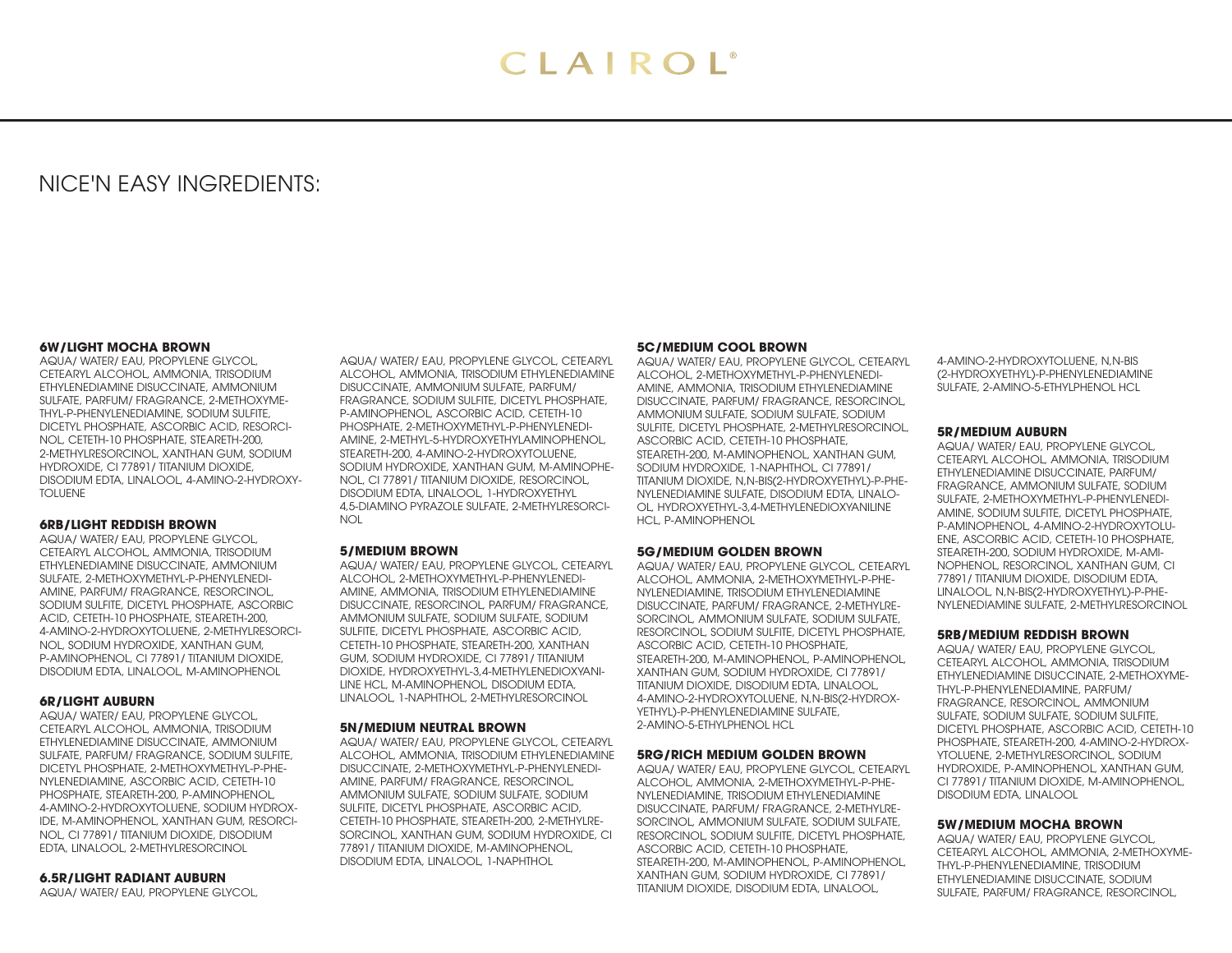# NICE'N EASY INGREDIENTS:

2-METHYLRESORCINOL, SODIUM SULFITE, DICETYL PHOSPHATE, ASCORBIC ACID, CETETH-10 PHOSPHATE, STEARETH-200, XANTHAN GUM, SODIUM HYDROXIDE, CI 77891/ TITANIUM DIOXIDE, DISODIUM EDTA, LINALOOL, 4-AMINO-2-HYDROXY-TOLUENE

# **5M/MEDIUM MAHOGANY BROWN**

AQUA/ WATER/ EAU, PROPYLENE GLYCOL, CETEARYL ALCOHOL, 2-METHOXYMETHYL-P-PHE-NYLENEDIAMINE, AMMONIA, TRISODIUM ETHYLENEDIAMINE DISUCCINATE, 2-METHYL-5-HY-DROXYETHYLAMINOPHENOL, PARFUM/ FRAGRANCE, RESORCINOL, AMMONIUM SULFATE, SODIUM SULFATE, P-AMINOPHENOL, SODIUM SULFITE, DICETYL PHOSPHATE, ASCORBIC ACID, CETETH-10 PHOSPHATE, STEARETH-200, 1-NAPH-THOL, SODIUM HYDROXIDE, M-AMINOPHENOL, XANTHAN GUM, CI 77891/ TITANIUM DIOXIDE, DISODIUM EDTA, LINALOOL

#### **4/DARK BROWN**

AQUA/ WATER/ EAU, PROPYLENE GLYCOL, 2-METHOXYMETHYL-P-PHENYLENEDIAMINE, CETEARYL ALCOHOL, RESORCINOL, AMMONIA, TRISODIUM ETHYLENEDIAMINE DISUCCINATE, PARFUM/ FRAGRANCE, N,N-BIS(2-HYDROXYETH-YL)-P-PHENYLENEDIAMINE SULFATE, DICETYL PHOSPHATE, SODIUM SULFITE, CETETH-10 PHOSPHATE, STEARETH-200, ASCORBIC ACID, M-AMINOPHENOL, XANTHAN GUM, SODIUM HYDROXIDE, 1-NAPHTHOL, CI 77891/ TITANIUM DIOXIDE, DISODIUM EDTA, LINALOOL

#### **4G/DARK GOLDEN BROWN**

AQUA/ WATER/ EAU, PROPYLENE GLYCOL, 2-METHOXYMETHYL-P-PHENYLENEDIAMINE, CETEARYL ALCOHOL, AMMONIA, RESORCINOL, TRISODIUM ETHYLENEDIAMINE DISUCCINATE,

SODIUM SULFATE, PARFUM/ FRAGRANCE, SODIUM SULFITE, DICETYL PHOSPHATE, ASCORBIC ACID, CETETH-10 PHOSPHATE, STEARETH-200, M-AMINOPHE-NOL, XANTHAN GUM, SODIUM HYDROXIDE, CI 77891/ TITANIUM DIOXIDE, DISODIUM EDTA, LINALOOL, P-AMINOPHENOL, 1-NAPHTHOL, N,N-BIS(2-HYDROXYETHYL)-P-PHENYLENEDIAMINE SULFATE, 2-METHYLRESORCINOL

# **4W/DARK MOCHA BROWN**

AQUA/ WATER/ EAU, PROPYLENE GLYCOL, 2-METH-OXYMETHYL-P-PHENYLENEDIAMINE, CETEARYL ALCOHOL, TRISODIUM ETHYLENEDIAMINE DISUCCI-NATE, AMMONIA, RESORCINOL, PARFUM/ FRAGRANCE, 2-METHYLRESORCINOL, SODIUM SULFITE, DICETYL PHOSPHATE, ASCORBIC ACID, CETETH-10 PHOSPHATE, STEARETH-200, XANTHAN GUM, SODIUM HYDROXIDE, CI 77891/ TITANIUM DIOXIDE, DISODIUM EDTA, LINALOOL, 4-AMINO-2-HY-DROXYTOLUENE

#### **4R/DARK AUBURN**

AQUA/ WATER/ EAU, PROPYLENE GLYCOL, CETEARYL ALCOHOL, TRISODIUM ETHYLENEDIAMINE DISUCCI-NATE, AMMONIA, 2-METHOXYMETHYL-P-PHENYLENE-DIAMINE, PARFUM/ FRAGRANCE, AMMONIUM SULFATE, SODIUM SULFATE, RESORCINOL, SODIUM SULFITE, P-AMINOPHENOL, DICETYL PHOSPHATE, 4-AMINO-2-HYDROXYTOLUENE, ASCORBIC ACID, CETETH-10 PHOSPHATE, STEARETH-200, SODIUM HYDROXIDE, M-AMINOPHENOL, 2-METHYLRESORCI-NOL, XANTHAN GUM, CI 77891/ TITANIUM DIOXIDE, DISODIUM EDTA, LINALOOL, N,N-BIS(2-HYDROXYETH-YL)-P-PHENYLENEDIAMINE SULFATE

#### **4RB/DARK REDDISH BROWN**

AQUA/ WATER/ EAU, PROPYLENE GLYCOL, CETEARYL ALCOHOL, 2-METHOXYMETHYL-P-PHENYLENEDI-AMINE, AMMONIA, TRISODIUM ETHYLENEDIAMINE DISUCCINATE, RESORCINOL, PARFUM/ FRAGRANCE,

SODIUM SULFITE, DICETYL PHOSPHATE, 4-AMINO-2-HY-DROXYTOLUENE, 2-METHYLRESORCINOL, ASCORBIC ACID, CETETH-10 PHOSPHATE, P-AMINOPHENOL, STEARETH-200, SODIUM HYDROXIDE, XANTHAN GUM, M-AMINOPHENOL, CI 77891/ TITANIUM DIOXIDE, DISODIUM EDTA, LINALOOL

#### **4BG/DARK BURGUNDY**

AQUA/ WATER/ EAU, PROPYLENE GLYCOL, CETEARYL ALCOHOL, 2-METHOXYMETHYL-P-PHENYLENEDI-AMINE, AMMONIA, TRISODIUM ETHYLENEDIAMINE DISUCCINATE, 2-METHYL-5-HYDROXYETHYLAMI-NOPHENOL, SODIUM SULFATE, PARFUM/ FRAGRANCE, 4-AMINO-2-HYDROXYTOLUENE, P-AMINOPHENOL, SODIUM SULFITE, DICETYL PHOSPHATE, SODIUM HYDROXIDE, ASCORBIC ACID, CETETH-10 PHOSPHATE, STEARETH-200, M-AMINOPHE-NOL, RESORCINOL, XANTHAN GUM, CI 77891/ TITANIUM DIOXIDE, DISODIUM EDTA, LINALOOL, 2-AMINO-4-HYDROXYETHYLAMINOANISOLE SULFATE

# **3/BROWN BLACK**

AQUA/ WATER/ EAU, PROPYLENE GLYCOL, 2-METH-OXYMETHYL-P-PHENYLENEDIAMINE, CETEARYL ALCOHOL, TRISODIUM ETHYLENEDIAMINE DISUCCI-NATE, AMMONIA, RESORCINOL, SODIUM SULFATE, PARFUM/ FRAGRANCE, HYDROXYETHYL-3,4-METHYL-ENEDIOXYANILINE HCL, M-AMINOPHENOL, SODIUM SULFITE, DICETYL PHOSPHATE, ASCORBIC ACID, CETETH-10 PHOSPHATE, STEARETH-200, 2,4-DIAMI-NOPHENOXYETHANOL HCL, XANTHAN GUM, SODIUM HYDROXIDE, CI 77891/ TITANIUM DIOXIDE, DISODIUM EDTA, LINALOOL, 1-HYDROXYETHYL 4,5-DIAMINO PYRAZOLE SULFATE

#### **2/BLACK**

AQUA/ WATER/ EAU, PROPYLENE GLYCOL, 2-METH-OXYMETHYL-P-PHENYLENEDIAMINE, CETEARYL ALCOHOL, RESORCINOL, TRISODIUM ETHYLENEDI-AMINE DISUCCINATE, AMMONIA, PARFUM/

FRAGRANCE, N,N-BIS(2-HYDROXYETHYL)-P-PHE-NYLENEDIAMINE SULFATE, HYDROXYETH-YL-3,4-METHYLENEDIOXYANILINE HCL, DICETYL PHOSPHATE, 2-AMINO-4-HYDROXYETHYLAMINO-ANISOLE SULFATE, SODIUM SULFITE, CETETH-10 PHOSPHATE, STEARETH-200, ASCORBIC ACID, M-AMINOPHENOL, XANTHAN GUM, SODIUM HYDROXIDE, 1-HEXYL 4,5-DIAMINO PYRAZOLE SULFATE, CI 77891/ TITANIUM DIOXIDE, DISODIUM EDTA, LINALOOL

# **2BB/BLUE BLACK**

AQUA/ WATER/ EAU, PROPYLENE GLYCOL, 2-METHOXYMETHYL-P-PHENYLENEDIAMINE, CETEARYL ALCOHOL, RESORCINOL, AMMONIA, TRISODIUM ETHYLENEDIAMINE DISUCCINATE, N,N-BIS(2-HYDROXYETHYL)-P-PHENYLENEDIAMINE SULFATE, PARFUM/ FRAGRANCE, 2-AMINO-4-HY-DROXYETHYLAMINOANISOLE SULFATE, DICETYL PHOSPHATE, SODIUM SULFITE, CETETH-10 PHOSPHATE, STEARETH-200, ASCORBIC ACID, M-AMINOPHENOL, HYDROXYETHYL-3,4-METHYL-ENEDIOXYANILINE HCL, XANTHAN GUM, SODIUM HYDROXIDE, 1-HEXYL 4,5-DIAMINO PYRAZOLE SULFATE, CI 77891/ TITANIUM DIOXIDE, DISODIUM EDTA, LINALOOL

#### **2BG/BURGUNDY BLACK**

AQUA/ WATER/ EAU, PROPYLENE GLYCOL, CETEARYL ALCOHOL, 2-METHOXYMETHYL-P-PHE-NYLENEDIAMINE, AMMONIA, TRISODIUM ETHYLENEDIAMINE DISUCCINATE, SODIUM SULFATE, PARFUM/ FRAGRANCE, 2-METHYL-5-HY-DROXYETHYLAMINOPHENOL, 4-AMINO-2-HY-DROXYTOLUENE, SODIUM SULFITE, DICETYL PHOSPHATE, ASCORBIC ACID, CETETH-10 PHOSPHATE, SODIUM HYDROXIDE, RESORCINOL, 2-AMINO-4-HYDROXYETHYLAMINOANISOLE SULFATE, M-AMINOPHENOL, P-AMINOPHENOL, STEARETH-200, XANTHAN GUM, 1-HEXYL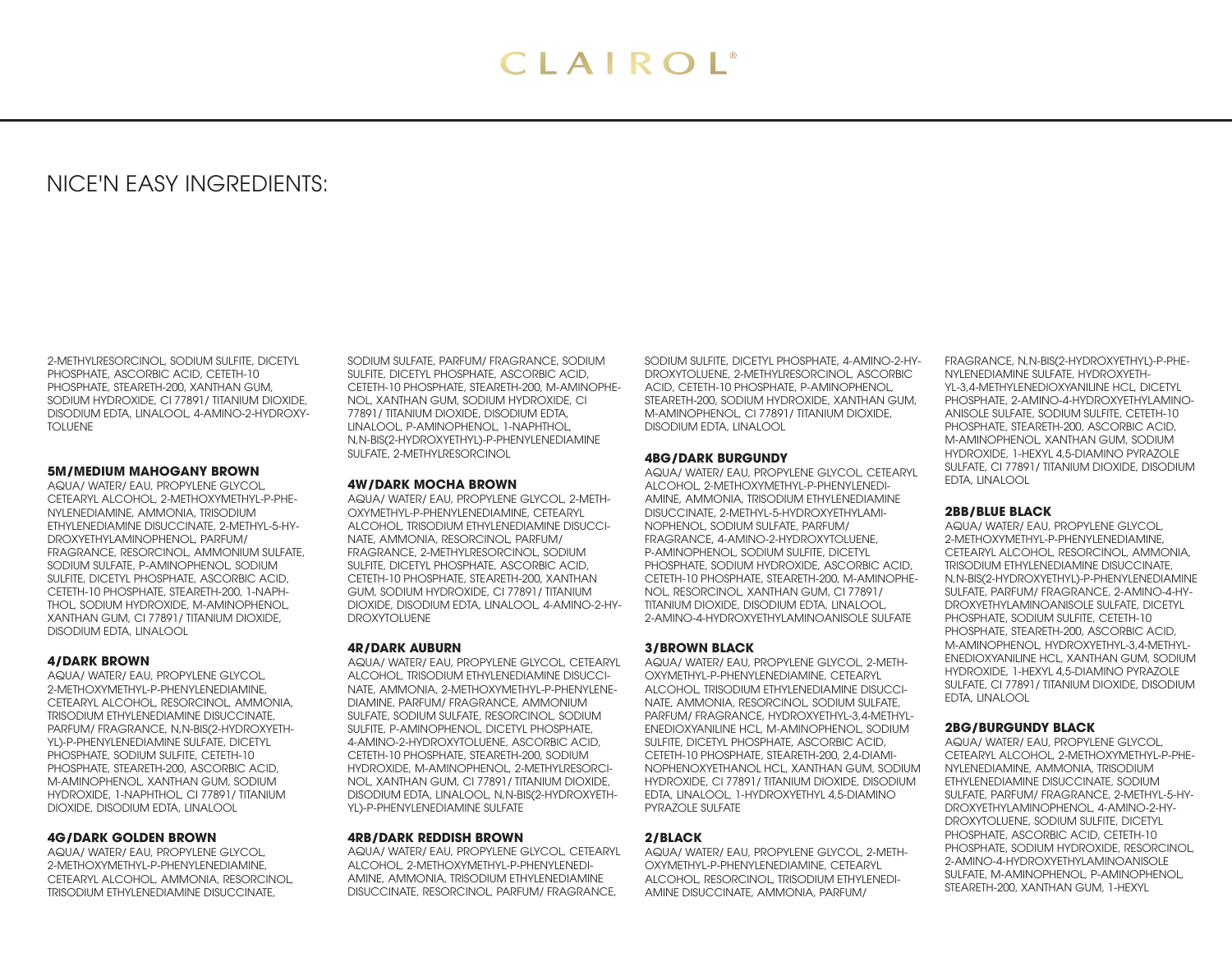# NICE'N EASY INGREDIENTS:

4,5-DIAMINO PYRAZOLE SULFATE, CI 77891/ TITANIUM DIOXIDE, DISODIUM EDTA, LINALOOL

# **2V/PLUM BLACK**

AQUA/ WATER/ EAU, PROPYLENE GLYCOL, CETEARYL ALCOHOL, AMMONIA, 2-METHOXYME-THYL-P-PHENYLENEDIAMINE, TRISODIUM ETHYLENE-DIAMINE DISUCCINATE, 2-METHYL-5-HYDROXYETH-YLAMINOPHENOL, SODIUM SULFATE, PARFUM/ FRAGRANCE, 4-AMINO-2-HYDROXYTOLUENE, N,N-BIS(2-HYDROXYETHYL)-P-PHENYLENEDIAMINE SULFATE, SODIUM SULFITE, DICETYL PHOSPHATE, SODIUM HYDROXIDE, ASCORBIC ACID, CETETH-10 PHOSPHATE, STEARETH-200, XANTHAN GUM, CI 77891/ TITANIUM DIOXIDE, DISODIUM EDTA, LINALOOL

# **2.5/SOFT BLACK**

AQUA/ WATER/ EAU, PROPYLENE GLYCOL, 2-METHOXYMETHYL-P-PHENYLENEDIAMINE, CETEARYL ALCOHOL, TRISODIUM ETHYLENEDI-AMINE DISUCCINATE, AMMONIA, RESORCINOL, SODIUM SULFATE, PARFUM/ FRAGRANCE, HYDROXYETHYL-3,4-METHYLENEDIOXYANILINE HCL, M-AMINOPHENOL, SODIUM SULFITE, DICETYL PHOSPHATE, ASCORBIC ACID, CETETH-10 PHOSPHATE, STEARETH-200, 2,4-DIAMINOPHENOX-YETHANOL HCL, XANTHAN GUM, SODIUM HYDROXIDE, CI 77891/ TITANIUM DIOXIDE, DISODIUM EDTA, LINALOOL, 1-HYDROXYETHYL 4,5-DIAMINO PYRAZOLE SULFATE

# COLOR CRÈME ACTIVATOR (2)

# **10/EXTRA LIGHT BLONDE**

AQUA/ WATER/ EAU, HYDROGEN PEROXIDE, MINERAL OIL/ HUILE MINÉRALE/ PARAFFINUM

LIQUIDUM, CETEARYL ALCOHOL, SODIUM CETEARYL SULFATE, SALICYLIC ACID, DISODIUM PHOSPHATE, PHOSPHORIC ACID, ETIDRONIC ACID

# **10C/EXTRA LIGHT COOL BLONDE**

AQUA/ WATER/ EAU, HYDROGEN PEROXIDE, MINERAL OIL/ HUILE MINÉRALE/ PARAFFINUM LIQUIDUM, CETEARYL ALCOHOL, SODIUM CETEARYL SULFATE, SALICYLIC ACID, DISODIUM PHOSPHATE, PHOSPHORIC ACID, ETIDRONIC ACID

# **10PB/EXTRA LIGHT PALE BLONDE**

AQUA/ WATER/ EAU, HYDROGEN PEROXIDE, MINERAL OIL/ HUILE MINÉRALE/ PARAFFINUM LIQUIDUM, CETEARYL ALCOHOL, SODIUM CETEARYL SULFATE, SALICYLIC ACID, DISODIUM PHOSPHATE, PHOSPHORIC ACID, ETIDRONIC ACID

#### **10A/EXTRA LIGHT ASH BLONDE**

AQUA/ WATER/ EAU, HYDROGEN PEROXIDE, MINERAL OIL/ HUILE MINÉRALE/ PARAFFINUM LIQUIDUM, CETEARYL ALCOHOL, SODIUM CETEARYL SULFATE, SALICYLIC ACID, DISODIUM PHOSPHATE, PHOSPHORIC ACID, ETIDRONIC ACID

# **9/LIGHT BLONDE**

AQUA/ WATER/ EAU, HYDROGEN PEROXIDE, MINERAL OIL/ HUILE MINÉRALE/ PARAFFINUM LIQUIDUM, CETEARYL ALCOHOL, SODIUM CETEARYL SULFATE, SALICYLIC ACID, DISODIUM PHOSPHATE, PHOSPHORIC ACID, ETIDRONIC ACID

# **9PB/LIGHT PALE BLONDE**

AQUA/ WATER/ EAU, HYDROGEN PEROXIDE, MINERAL OIL/ HUILE MINÉRALE/ PARAFFINUM LIQUIDUM, CETEARYL ALCOHOL, SODIUM CETEARYL SULFATE, SALICYLIC ACID, DISODIUM PHOSPHATE, PHOSPHORIC ACID, ETIDRONIC ACID

# **9A/LIGHT ASH BLONDE**

AQUA/ WATER/ EAU, HYDROGEN PEROXIDE, MINERAL OIL/ HUILE MINÉRALE/ PARAFFINUM LIQUIDUM, CETEARYL ALCOHOL, SODIUM CETEARYL SULFATE, SALICYLIC ACID, DISODIUM PHOSPHATE, PHOSPHORIC ACID, ETIDRONIC ACID

#### **9G/LIGHT GOLDEN BLONDE**

AQUA/ WATER/ EAU, HYDROGEN PEROXIDE, MINERAL OIL/ HUILE MINÉRALE/ PARAFFINUM LIQUIDUM, CETEARYL ALCOHOL, SODIUM CETEARYL SULFATE, SALICYLIC ACID, DISODIUM PHOSPHATE, PHOSPHORIC ACID, ETIDRONIC ACID

# **8/MEDIUM BLONDE**

AQUA/ WATER/ EAU, HYDROGEN PEROXIDE, MINERAL OIL/ HUILE MINÉRALE/ PARAFFINUM LIQUIDUM, CETEARYL ALCOHOL, SODIUM CETEARYL SULFATE, SALICYLIC ACID, DISODIUM PHOSPHATE, PHOSPHORIC ACID, ETIDRONIC ACID

#### **8C/MEDIUM COOL BLONDE**

AQUA/ WATER/ EAU, HYDROGEN PEROXIDE, MINERAL OIL/ HUILE MINÉRALE/ PARAFFINUM LIQUIDUM, CETEARYL ALCOHOL, SODIUM CETEARYL SULFATE, SALICYLIC ACID, DISODIUM PHOSPHATE, PHOSPHORIC ACID, ETIDRONIC ACID

#### **8G/MEDIUM GOLDEN BLONDE**

AQUA/ WATER/ EAU, HYDROGEN PEROXIDE, MINERAL OIL/ HUILE MINÉRALE/ PARAFFINUM LIQUIDUM, CETEARYL ALCOHOL, SODIUM CETEARYL SULFATE, SALICYLIC ACID, DISODIUM PHOSPHATE, PHOSPHORIC ACID, ETIDRONIC ACID

#### **8GN/MEDIUM GOLDEN NEUTRAL BLONDE**

AQUA/ WATER/ EAU, HYDROGEN PEROXIDE, MINERAL OIL/ HUILE MINÉRALE/ PARAFFINUM LIQUIDUM, CETEARYL ALCOHOL, SODIUM CETEARYL SULFATE, SALICYLIC ACID, DISODIUM PHOSPHATE,

PHOSPHORIC ACID, ETIDRONIC ACID

#### **8A/MEDIUM ASH BLONDE**

AQUA/ WATER/ EAU, HYDROGEN PEROXIDE, MINERAL OIL/ HUILE MINÉRALE/ PARAFFINUM LIQUIDUM, CETEARYL ALCOHOL, SODIUM CETEARYL SULFATE, SALICYLIC ACID, DISODIUM PHOSPHATE, PHOSPHORIC ACID, ETIDRONIC ACID

#### **8SC/MEDIUM COPPER BLONDE**

AQUA/ WATER/ EAU, HYDROGEN PEROXIDE, MINERAL OIL/ HUILE MINÉRALE/ PARAFFINUM LIQUIDUM, CETEARYL ALCOHOL, SODIUM CETEARYL SULFATE, SALICYLIC ACID, DISODIUM PHOSPHATE, PHOSPHORIC ACID, ETIDRONIC ACID

# **8R/MEDIUM REDDISH BLONDE**

AQUA/ WATER/ EAU, HYDROGEN PEROXIDE, MINERAL OIL/ HUILE MINÉRALE/ PARAFFINUM LIQUIDUM, CETEARYL ALCOHOL, SODIUM CETEARYL SULFATE, SALICYLIC ACID, DISODIUM PHOSPHATE, PHOSPHORIC ACID, ETIDRONIC ACID

#### **7/DARK BLONDE**

AQUA/ WATER/ EAU, HYDROGEN PEROXIDE, MINERAL OIL/ HUILE MINÉRALE/ PARAFFINUM LIQUIDUM, CETEARYL ALCOHOL, SODIUM CETEARYL SULFATE, SALICYLIC ACID, DISODIUM PHOSPHATE, PHOSPHORIC ACID, ETIDRONIC ACID

#### **7C/DARK COOL BLONDE**

AQUA/ WATER/ EAU, HYDROGEN PEROXIDE, MINERAL OIL/ HUILE MINÉRALE/ PARAFFINUM LIQUIDUM, CETEARYL ALCOHOL, SODIUM CETEARYL SULFATE, SALICYLIC ACID, DISODIUM PHOSPHATE, PHOSPHORIC ACID, ETIDRONIC ACID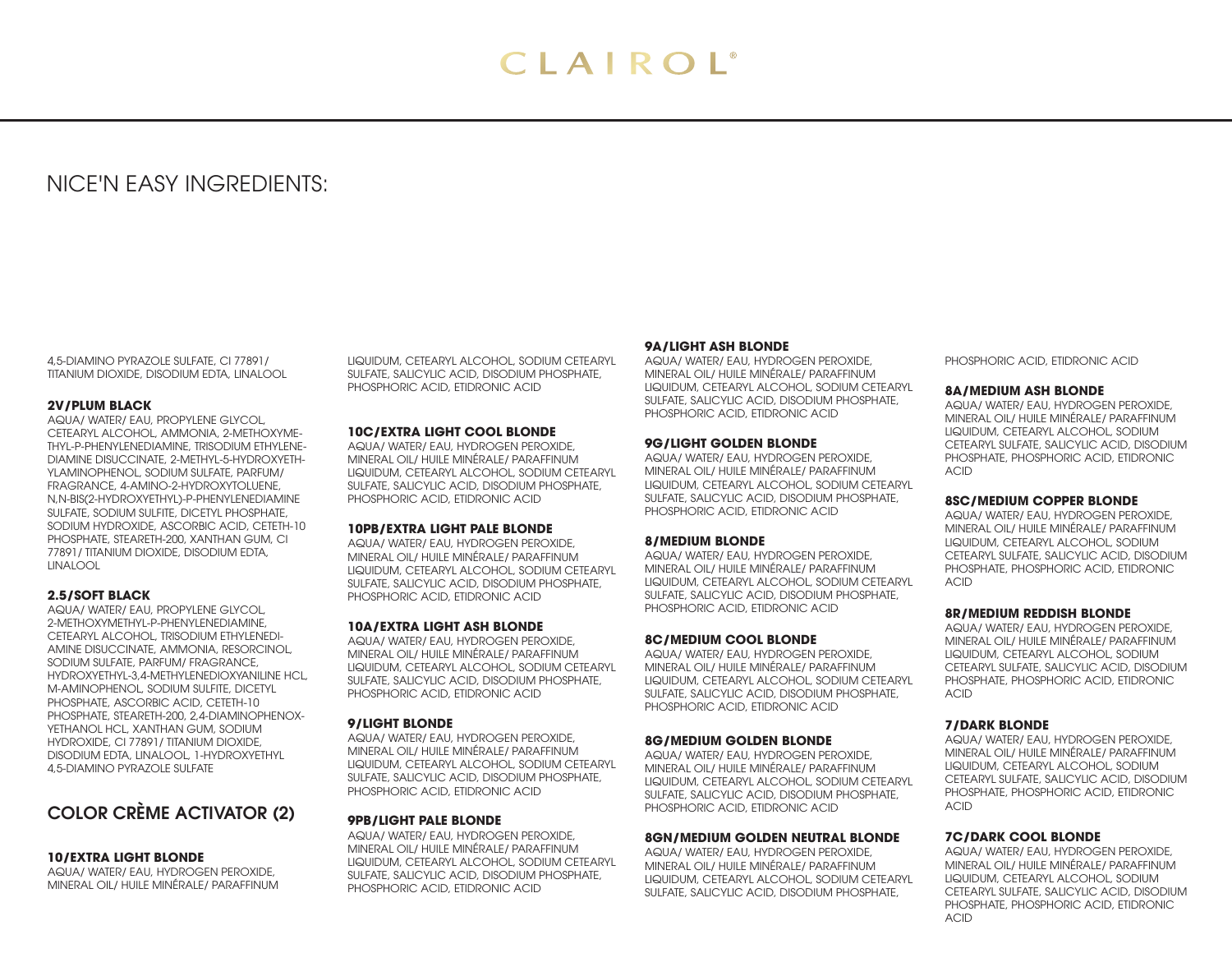# NICE'N EASY INGREDIENTS:

PHOSPHATE, PHOSPHORIC ACID, ETIDRONIC ACID

# **7CB/DARK CHAMPAGNE BLONDE**

AQUA/ WATER/ EAU, HYDROGEN PEROXIDE, MINERAL OIL/ HUILE MINÉRALE/ PARAFFINUM LIQUIDUM, CETEARYL ALCOHOL, SODIUM CETEARYL SULFATE, SALICYLIC ACID, DISODIUM PHOSPHATE, PHOSPHORIC ACID, ETIDRONIC ACID

#### **6W/LIGHT MOCHA BROWN**

AQUA/ WATER/ EAU, MINERAL OIL/ HUILE MINÉRALE/ PARAFFINUM LIQUIDUM, HYDROGEN PEROXIDE, CETEARYL ALCOHOL, SODIUM CETEARYL SULFATE, SALICYLIC ACID, DISODIUM PHOSPHATE, PHOSPHORIC ACID, ETIDRONIC ACID

#### **6R/LIGHT AUBURN**

AQUA/ WATER/ EAU, HYDROGEN PEROXIDE, MINERAL OIL/ HUILE MINÉRALE/ PARAFFINUM LIQUIDUM, CETEARYL ALCOHOL, SODIUM CETEARYL SULFATE, SALICYLIC ACID, DISODIUM PHOSPHATE, PHOSPHORIC ACID, ETIDRONIC ACID

#### **6.5R/LIGHT RADIANT AUBURN**

AQUA/ WATER/ EAU, HYDROGEN PEROXIDE, MINERAL OIL/ HUILE MINÉRALE/ PARAFFINUM LIQUIDUM, CETEARYL ALCOHOL, SODIUM CETEARYL SULFATE, SALICYLIC ACID, DISODIUM PHOSPHATE, PHOSPHORIC ACID, ETIDRONIC ACID

# **5W/MEDIUM MOCHA BROWN**

AQUA/ WATER/ EAU, HYDROGEN PEROXIDE, MINERAL OIL/ HUILE MINÉRALE/ PARAFFINUM LIQUIDUM, CETEARYL ALCOHOL, SODIUM CETEARYL SULFATE, SALICYLIC ACID, DISODIUM PHOSPHATE, PHOSPHORIC ACID, ETIDRONIC ACID

#### **7G/DARK GOLDEN BLONDE**

AQUA/ WATER/ EAU, MINERAL OIL/ HUILE MINÉRALE/ PARAFFINUM LIQUIDUM, HYDROGEN PEROXIDE, CETEARYL ALCOHOL, SODIUM

CETEARYL SULFATE, SALICYLIC ACID, DISODIUM PHOSPHATE, PHOSPHORIC ACID, ETIDRONIC ACID

#### **6.5G/LIGHTEST GOLDEN BROWN**

AQUA/ WATER/ EAU, MINERAL OIL/ HUILE MINÉRALE/ PARAFFINUM LIQUIDUM, HYDROGEN PEROXIDE, CETEARYL ALCOHOL, SODIUM CETEARYL SULFATE, SALICYLIC ACID, DISODIUM PHOSPHATE, PHOSPHOR-IC ACID, ETIDRONIC ACID

# **6.5/LIGHTEST BROWN**

AQUA/ WATER/ EAU, MINERAL OIL/ HUILE MINÉRALE/ PARAFFINUM LIQUIDUM, HYDROGEN PEROXIDE, CETEARYL ALCOHOL, SODIUM CETEARYL SULFATE, SALICYLIC ACID, DISODIUM PHOSPHATE, PHOSPHOR-IC ACID, ETIDRONIC ACID

#### **6/LIGHT BROWN**

AQUA/ WATER/ EAU, MINERAL OIL/ HUILE MINÉRALE/ PARAFFINUM LIQUIDUM, HYDROGEN PEROXIDE, CETEARYL ALCOHOL, SODIUM CETEARYL SULFATE, SALICYLIC ACID, DISODIUM PHOSPHATE, PHOSPHOR-IC ACID, ETIDRONIC ACID

#### **6A/LIGHT ASH BROWN**

AQUA/ WATER/ EAU, MINERAL OIL/ HUILE MINÉRALE/ PARAFFINUM LIQUIDUM, HYDROGEN PEROXIDE, CETEARYL ALCOHOL, SODIUM CETEARYL SULFATE, SALICYLIC ACID, DISODIUM PHOSPHATE, PHOSPHOR-IC ACID, ETIDRONIC ACID

#### **6G/LIGHT GOLDEN BROWN**

AQUA/ WATER/ EAU, MINERAL OIL/ HUILE MINÉRALE/ PARAFFINUM LIQUIDUM, HYDROGEN PEROXIDE, CETEARYL ALCOHOL, SODIUM CETEARYL SULFATE, SALICYLIC ACID, DISODIUM PHOSPHATE, PHOSPHOR-IC ACID, ETIDRONIC ACID

# **6RB/LIGHT REDDISH BROWN**

AQUA/ WATER/ EAU, MINERAL OIL/ HUILE MINÉRALE/ PARAFFINUM LIQUIDUM, HYDROGEN PEROXIDE, CETEARYL ALCOHOL, SODIUM CETEARYL SULFATE, SALICYLIC ACID, DISODIUM PHOSPHATE, PHOSPHOR-IC ACID, ETIDRONIC ACID

#### **5/MEDIUM BROWN**

AQUA/ WATER/ EAU, MINERAL OIL/ HUILE MINÉRALE/ PARAFFINUM LIQUIDUM, HYDROGEN PEROXIDE, CETEARYL ALCOHOL, SODIUM CETEARYL SULFATE, SALICYLIC ACID, DISODIUM PHOSPHATE, PHOSPHOR-IC ACID, ETIDRONIC ACID

#### **5N/MEDIUM NEUTRAL BROWN**

AQUA/ WATER/ EAU, MINERAL OIL/ HUILE MINÉRALE/ PARAFFINUM LIQUIDUM, HYDROGEN PEROXIDE, CETEARYL ALCOHOL, SODIUM CETEARYL SULFATE, SALICYLIC ACID, DISODIUM PHOSPHATE, PHOSPHOR-IC ACID, ETIDRONIC ACID

#### **5C/MEDIUM COOL BROWN**

AQUA/ WATER/ EAU, MINERAL OIL/ HUILE MINÉRALE/ PARAFFINUM LIQUIDUM, HYDROGEN PEROXIDE, CETEARYL ALCOHOL, SODIUM CETEARYL SULFATE, SALICYLIC ACID, DISODIUM PHOSPHATE, PHOSPHOR-IC ACID, ETIDRONIC ACID

# **5G/MEDIUM GOLDEN BROWN**

AQUA/ WATER/ EAU, MINERAL OIL/ HUILE MINÉRALE/ PARAFFINUM LIQUIDUM, HYDROGEN PEROXIDE, CETEARYL ALCOHOL, SODIUM CETEARYL SULFATE, SALICYLIC ACID, DISODIUM PHOSPHATE, PHOSPHOR-IC ACID, ETIDRONIC ACID

#### **R5G/RICH MEDIUM GOLDEN BROWN**

AQUA/ WATER/ EAU, MINERAL OIL/ HUILE MINÉRALE/ PARAFFINUM LIQUIDUM, HYDROGEN PEROXIDE, CETEARYL ALCOHOL, SODIUM CETEARYL SULFATE, SALICYLIC ACID, DISODIUM PHOSPHATE, PHOSPHOR IC ACID, ETIDRONIC ACID

# **5WR/MEDIUM WARM AUBURN**

AQUA/ WATER/ EAU, MINERAL OIL/ HUILE MINÉRALE/ PARAFFINUM LIQUIDUM, HYDROGEN PEROXIDE, CETEARYL ALCOHOL, SODIUM CETEARYL SULFATE, SALICYLIC ACID, DISODIUM PHOSPHATE, PHOSPHORIC ACID, ETIDRONIC ACID

#### **5R/MEDIUM AUBURN**

AQUA/ WATER/ EAU, MINERAL OIL/ HUILE MINÉRALE/ PARAFFINUM LIQUIDUM, HYDROGEN PEROXIDE, CETEARYL ALCOHOL, SODIUM CETEARYL SULFATE, SALICYLIC ACID, DISODIUM PHOSPHATE, PHOSPHORIC ACID, ETIDRONIC ACID

# **5RB/MEDIUM REDDISH BROWN**

AQUA/ WATER/ EAU, MINERAL OIL/ HUILE MINÉRALE/ PARAFFINUM LIQUIDUM, HYDROGEN PEROXIDE, CETEARYL ALCOHOL, SODIUM CETEARYL SULFATE, SALICYLIC ACID, DISODIUM PHOSPHATE, PHOSPHORIC ACID, ETIDRONIC ACID

# **5M/MEDIUM MAHOGANY BROWN**

AQUA/ WATER/ EAU, MINERAL OIL/ HUILE MINÉRALE/ PARAFFINUM LIQUIDUM, HYDROGEN PEROXIDE, CETEARYL ALCOHOL, SODIUM CETEARYL SULFATE, SALICYLIC ACID, DISODIUM PHOSPHATE, PHOSPHORIC ACID, ETIDRONIC ACID

# **4/DARK BROWN**

AQUA/ WATER/ EAU, MINERAL OIL/ HUILE MINÉRALE/ PARAFFINUM LIQUIDUM, HYDROGEN PEROXIDE, CETEARYL ALCOHOL, SODIUM CETEARYL SULFATE, SALICYLIC ACID, DISODIUM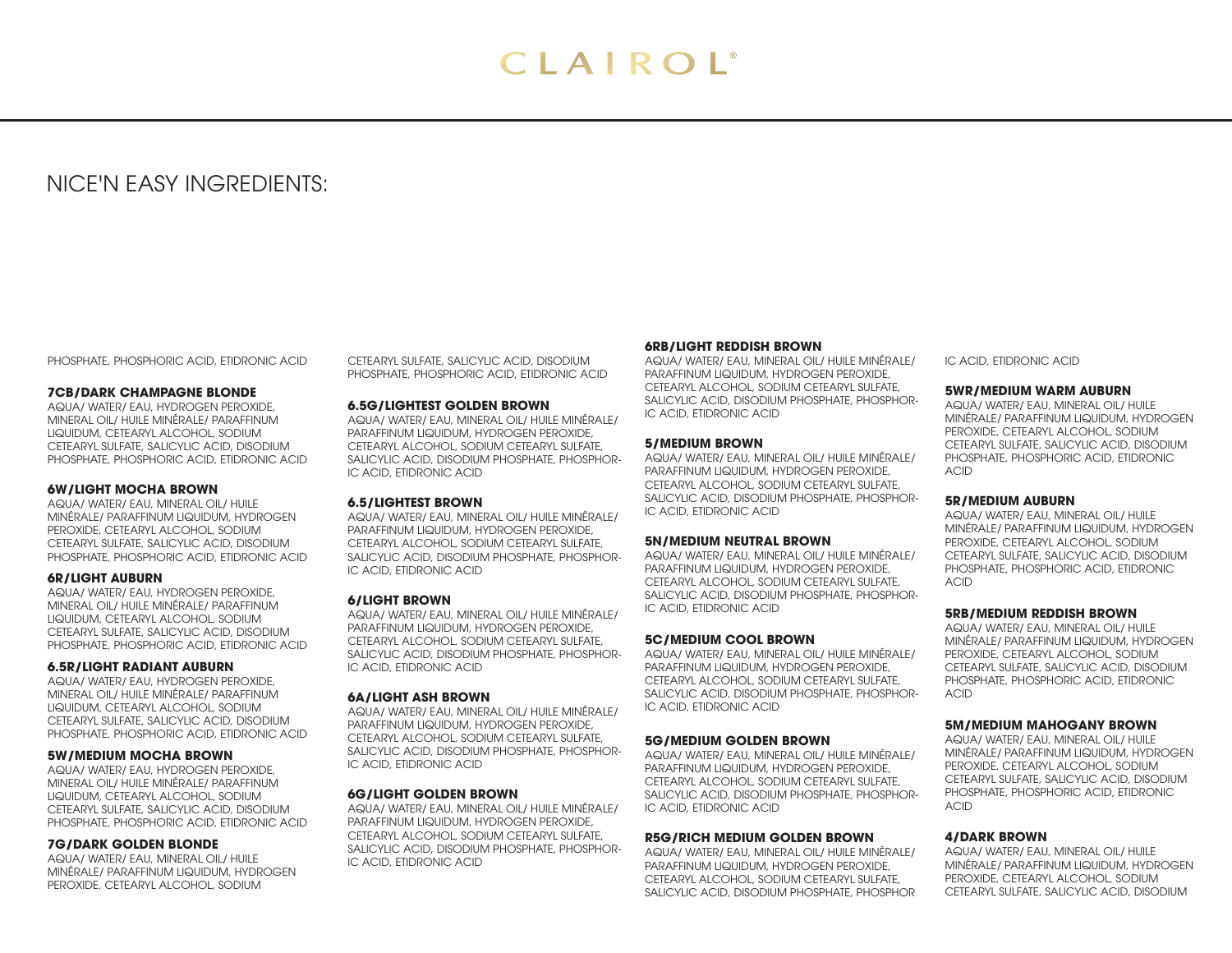# NICE'N EASY INGREDIENTS:

PHOSPHATE, PHOSPHORIC ACID, ETIDRONIC ACID

# **4G/DARK GOLDEN BROWN**

AQUA/ WATER/ EAU, MINERAL OIL/ HUILE MINÉRALE/ PARAFFINUM LIQUIDUM, HYDROGEN PEROXIDE, CETEARYL ALCOHOL, SODIUM CETEARYL SULFATE, SALICYLIC ACID, DISODIUM PHOSPHATE, PHOSPHORIC ACID, ETIDRONIC ACID

# **4W/DARK MOCHA BROWN**

AQUA/ WATER/ EAU, MINERAL OIL/ HUILE MINÉRALE/ PARAFFINUM LIQUIDUM, HYDROGEN PEROXIDE, CETEARYL ALCOHOL, SODIUM CETEARYL SULFATE, SALICYLIC ACID, DISODIUM PHOSPHATE, PHOSPHORIC ACID, ETIDRONIC ACID

#### **4R/DARK AUBURN**

AQUA/ WATER/ EAU, MINERAL OIL/ HUILE MINÉRALE/ PARAFFINUM LIQUIDUM, HYDROGEN PEROXIDE, CETEARYL ALCOHOL, SODIUM CETEARYL SULFATE, SALICYLIC ACID, DISODIUM PHOSPHATE, PHOSPHORIC ACID, ETIDRONIC ACID

#### **4RB/DARK REDDISH BROWN**

AQUA/ WATER/ EAU, MINERAL OIL/ HUILE MINÉRALE/ PARAFFINUM LIQUIDUM, HYDROGEN PEROXIDE, CETEARYL ALCOHOL, SODIUM CETEARYL SULFATE, SALICYLIC ACID, DISODIUM PHOSPHATE, PHOSPHORIC ACID, ETIDRONIC ACID

# **4BG/DARK BURGUNDY**

AQUA/ WATER/ EAU, MINERAL OIL/ HUILE MINÉRALE/ PARAFFINUM LIQUIDUM, HYDROGEN PEROXIDE, CETEARYL ALCOHOL, SODIUM CETEARYL SULFATE, SALICYLIC ACID, DISODIUM PHOSPHATE, PHOSPHORIC ACID, ETIDRONIC ACID

#### **3/BROWN BLACK**

AQUA/ WATER/ EAU, MINERAL OIL/ HUILE MINÉRALE/ PARAFFINUM LIQUIDUM, HYDROGEN PEROXIDE, CETEARYL ALCOHOL, SODIUM

CETEARYL SULFATE, SALICYLIC ACID, DISODIUM PHOSPHATE, PHOSPHORIC ACID, ETIDRONIC ACID

# **2/BLACK**

AQUA/ WATER/ EAU, MINERAL OIL/ HUILE MINÉRALE/ PARAFFINUM LIQUIDUM, HYDROGEN PEROXIDE, CETEARYL ALCOHOL, SODIUM CETEARYL SULFATE, SALICYLIC ACID, DISODIUM PHOSPHATE, PHOSPHOR-IC ACID, ETIDRONIC ACID

# **2BB/BLUE BLACK**

AQUA/ WATER/ EAU, MINERAL OIL/ HUILE MINÉRALE/ PARAFFINUM LIQUIDUM, HYDROGEN PEROXIDE, CETEARYL ALCOHOL, SODIUM CETEARYL SULFATE, SALICYLIC ACID, DISODIUM PHOSPHATE, PHOSPHOR-IC ACID, ETIDRONIC ACID

# **2BG/BURGUNDY BLACK**

AQUA/ WATER/ EAU, MINERAL OIL/ HUILE MINÉRALE/ PARAFFINUM LIQUIDUM, HYDROGEN PEROXIDE, CETEARYL ALCOHOL, SODIUM CETEARYL SULFATE, SALICYLIC ACID, DISODIUM PHOSPHATE, PHOSPHOR-IC ACID, ETIDRONIC ACID

# **2V/PLUM BLACK**

AQUA/ WATER/ EAU, MINERAL OIL/ HUILE MINÉRALE/ PARAFFINUM LIQUIDUM, HYDROGEN PEROXIDE, CETEARYL ALCOHOL, SODIUM CETEARYL SULFATE, SALICYLIC ACID, DISODIUM PHOSPHATE, PHOSPHOR-IC ACID, ETIDRONIC ACID

# **2.5/SOFT BLACK**

AQUA/ WATER/ EAU, MINERAL OIL/ HUILE MINÉRALE/ PARAFFINUM LIQUIDUM, HYDROGEN PEROXIDE, CETEARYL ALCOHOL, SODIUM CETEARYL SULFATE, SALICYLIC ACID, DISODIUM PHOSPHATE, PHOSPHOR-IC ACID, ETIDRONIC ACID

# CC+ COLORSEAL™ CONDITIONER (3)

# **10/EXTRA LIGHT BLONDE**

WATER/ AQUA/ EAU, BIS-HYDROXY/METHOXY AMODIMETHICONE, STEARYL ALCOHOL, CETYL ALCOHOL, STEARAMIDOPROPYL DIMETHYLAMINE, GLUTAMIC ACID, BENZYL ALCOHOL, FRAGRANCE/ PARFUM, CITRIC ACID, DICETYLDIMONIUM CHLORIDE, PROPYLENE GLYCOL, BENZYL BENZOATE, EDTA, HISTIDINE, SODIUM CHLORIDE, HEXYL CINNA-MAL, LINALOOL, MAGNESIUM NITRATE, TRIMETHYL-SILOXYSILICATE, METHYLCHLOROISOTHIAZOLINONE, MAGNESIUM CHLORIDE, METHYLISOTHIAZOLINONE

# **10C/EXTRA LIGHT COOL BLONDE**

WATER/ AQUA/ EAU, BIS-HYDROXY/METHOXY AMODIMETHICONE, STEARYL ALCOHOL, CETYL ALCOHOL, STEARAMIDOPROPYL DIMETHYLAMINE, GLUTAMIC ACID, BENZYL ALCOHOL, FRAGRANCE/ PARFUM, CITRIC ACID, DICETYLDIMONIUM CHLORIDE, PROPYLENE GLYCOL, BENZYL BENZOATE, EDTA, HISTIDINE, SODIUM CHLORIDE, HEXYL CINNA-MAL, LINALOOL, MAGNESIUM NITRATE, TRIMETHYL-SILOXYSILICATE, METHYLCHLOROISOTHIAZOLINONE, MAGNESIUM CHLORIDE, METHYLISOTHIAZOLINONE

# **10PB/EXTRA LIGHT PALE BLONDE**

WATER/ AQUA/ EAU, BIS-HYDROXY/METHOXY AMODIMETHICONE, STEARYL ALCOHOL, CETYL ALCOHOL, STEARAMIDOPROPYL DIMETHYLAMINE, GLUTAMIC ACID, BENZYL ALCOHOL, FRAGRANCE/ PARFUM, CITRIC ACID, DICETYLDIMONIUM CHLORIDE, PROPYLENE GLYCOL, BENZYL BENZOATE, EDTA, HISTIDINE, SODIUM CHLORIDE, HEXYL CINNA-MAL, LINALOOL, MAGNESIUM NITRATE, TRIMETHYL-SILOXYSILICATE, METHYLCHLOROISOTHIAZOLINONE, MAGNESIUM CHLORIDE, METHYLISOTHIAZOLINONE

#### **10A/EXTRA LIGHT ASH BLONDE**

WATER/ AQUA/ EAU, BIS-HYDROXY/METHOXY AMODIMETHICONE, STEARYL ALCOHOL, CETYL ALCOHOL, STEARAMIDOPROPYL DIMETHYL-AMINE, GLUTAMIC ACID, BENZYL ALCOHOL, FRAGRANCE/ PARFUM, CITRIC ACID, DICETYLDIMONIUM CHLORIDE, PROPYLENE GLYCOL, BENZYL BENZOATE, EDTA, HISTIDINE, SODIUM CHLORIDE, HEXYL CINNAMAL, LINALOOL, MAGNESIUM NITRATE, TRIMETHYL-SILOXYSILICATE, METHYLCHLOROISOTHIAZOLI-NONE, MAGNESIUM CHLORIDE, METHYLISOTHI-AZOLINONE

# **9/LIGHT BLONDE**

WATER/ AQUA/ EAU, BIS-HYDROXY/METHOXY AMODIMETHICONE, STEARYL ALCOHOL, CETYL ALCOHOL, STEARAMIDOPROPYL DIMETHYL-AMINE, GLUTAMIC ACID, BENZYL ALCOHOL, FRAGRANCE/ PARFUM, CITRIC ACID, DICETYLDIMONIUM CHLORIDE, PROPYLENE GLYCOL, BENZYL BENZOATE, EDTA, HISTIDINE, SODIUM CHLORIDE, HEXYL CINNAMAL, LINALOOL, MAGNESIUM NITRATE, TRIMETHYL-SILOXYSILICATE, METHYLCHLOROISOTHIAZOLI-NONE, MAGNESIUM CHLORIDE, METHYLISOTHI-AZOLINONE

#### **9PB/LIGHT PALE BLONDE**

WATER/ AQUA/ EAU, BIS-HYDROXY/METHOXY AMODIMETHICONE, STEARYL ALCOHOL, CETYL ALCOHOL, STEARAMIDOPROPYL DIMETHYL-AMINE, GLUTAMIC ACID, BENZYL ALCOHOL, FRAGRANCE/ PARFUM, CITRIC ACID, DICETYLDIMONIUM CHLORIDE, PROPYLENE GLYCOL, BENZYL BENZOATE, EDTA, HISTIDINE, SODIUM CHLORIDE, HEXYL CINNAMAL, LINALOOL, MAGNESIUM NITRATE, TRIMETHYL-SILOXYSILICATE, METHYLCHLOROISOTHIAZOLI-NONE, MAGNESIUM CHLORIDE, METHYLISOTHI-AZOLINONE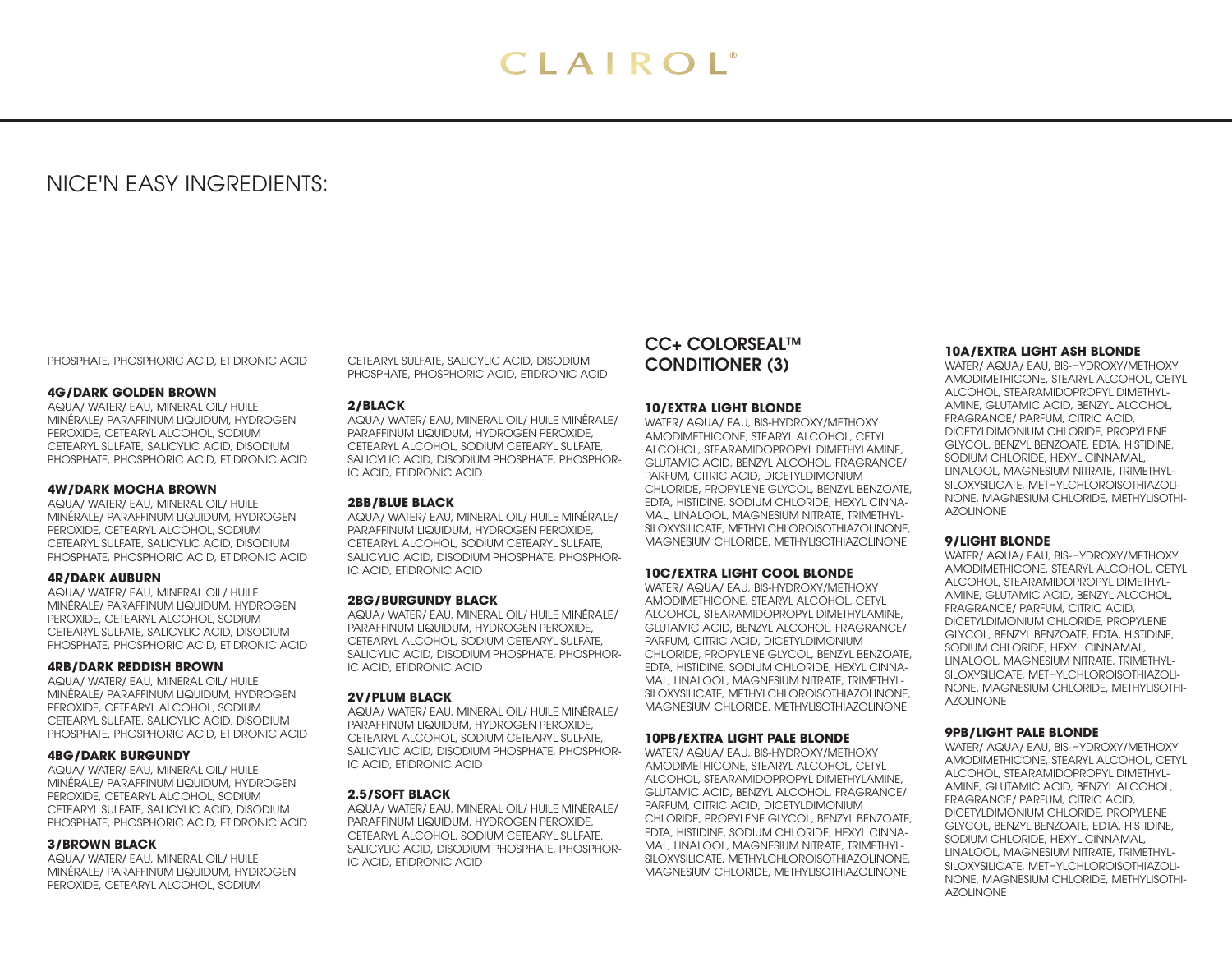# NICE'N EASY INGREDIENTS:

#### **9A/LIGHT ASH BLONDE**

WATER/ AQUA/ EAU, BIS-HYDROXY/METHOXY AMODIMETHICONE, STEARYL ALCOHOL, CETYL ALCOHOL, STEARAMIDOPROPYL DIMETHYLAMINE, GLUTAMIC ACID, BENZYL ALCOHOL, FRAGRANCE/ PARFUM, CITRIC ACID, DICETYLDIMONIUM CHLORIDE, PROPYLENE GLYCOL, BENZYL BENZOATE, EDTA, HISTIDINE, SODIUM CHLORIDE, HEXYL CINNAMAL, LINALOOL, MAGNESIUM NITRATE, TRIMETHYLSILOXYSILICATE, METHYL-CHLOROISOTHIAZOLINONE, MAGNESIUM CHLORIDE, METHYLISOTHIAZOLINONE

### **9G/LIGHT GOLDEN BLONDE**

WATER/ AQUA/ EAU, BIS-HYDROXY/METHOXY AMODIMETHICONE, STEARYL ALCOHOL, CETYL ALCOHOL, STEARAMIDOPROPYL DIMETHYLAMINE, GLUTAMIC ACID, BENZYL ALCOHOL, FRAGRANCE/ PARFUM, CITRIC ACID, DICETYLDIMONIUM CHLORIDE, PROPYLENE GLYCOL, BENZYL BENZOATE, EDTA, HISTIDINE, SODIUM CHLORIDE, HEXYL CINNAMAL, LINALOOL, MAGNESIUM NITRATE, TRIMETHYLSILOXYSILICATE, METHYL-CHLOROISOTHIAZOLINONE, MAGNESIUM CHLORIDE, METHYLISOTHIAZOLINONE

#### **8/MEDIUM BLONDE**

WATER/ AQUA/ EAU, BIS-HYDROXY/METHOXY AMODIMETHICONE, STEARYL ALCOHOL, CETYL ALCOHOL, STEARAMIDOPROPYL DIMETHYLAMINE, GLUTAMIC ACID, BENZYL ALCOHOL, FRAGRANCE/ PARFUM, CITRIC ACID, DICETYLDIMONIUM CHLORIDE, PROPYLENE GLYCOL, BENZYL BENZOATE, EDTA, HISTIDINE, SODIUM CHLORIDE, HEXYL CINNAMAL, LINALOOL, MAGNESIUM NITRATE, TRIMETHYLSILOXYSILICATE, METHYL-CHLOROISOTHIAZOLINONE, MAGNESIUM CHLORIDE, METHYLISOTHIAZOLINONE

# **8C/MEDIUM COOL BLONDE**

WATER/ AQUA/ EAU, BIS-HYDROXY/METHOXY AMODIMETHICONE, STEARYL ALCOHOL, CETYL ALCOHOL, STEARAMIDOPROPYL DIMETHYLAMINE, GLUTAMIC ACID, BENZYL ALCOHOL, FRAGRANCE/ PARFUM, CITRIC ACID, DICETYLDIMONIUM CHLORIDE, PROPYLENE GLYCOL, BENZYL BENZOATE, EDTA, HISTIDINE, SODIUM CHLORIDE, HEXYL CINNAMAL, LINALOOL, MAGNESIUM NITRATE, TRIMETHYLSILOXYSILICATE, METHYLCHLOROISOTHI-AZOLINONE, MAGNESIUM CHLORIDE, METHYLISOTHI-AZOLINONE

# **8G/MEDIUM GOLDEN BLONDE**

WATER/ AQUA/ EAU, BIS-HYDROXY/METHOXY AMODIMETHICONE, STEARYL ALCOHOL, CETYL ALCOHOL, STEARAMIDOPROPYL DIMETHYLAMINE, GLUTAMIC ACID, BENZYL ALCOHOL, FRAGRANCE/ PARFUM, CITRIC ACID, DICETYLDIMONIUM CHLORIDE, PROPYLENE GLYCOL, BENZYL BENZOATE, EDTA, HISTIDINE, SODIUM CHLORIDE, HEXYL CINNAMAL, LINALOOL, MAGNESIUM NITRATE, TRIMETHYLSILOXYSILICATE, METHYLCHLOROISOTHI-AZOLINONE, MAGNESIUM CHLORIDE, METHYLISOTHI-AZOLINONE

# **8GN/MEDIUM GOLDEN NEUTRAL BLONDE**

WATER/ AQUA/ EAU, BIS-HYDROXY/METHOXY AMODIMETHICONE, STEARYL ALCOHOL, CETYL ALCOHOL, STEARAMIDOPROPYL DIMETHYLAMINE, GLUTAMIC ACID, BENZYL ALCOHOL, FRAGRANCE/ PARFUM, CITRIC ACID, DICETYLDIMONIUM CHLORIDE, PROPYLENE GLYCOL, BENZYL BENZOATE, EDTA, HISTIDINE, SODIUM CHLORIDE, HEXYL CINNAMAL, LINALOOL, MAGNESIUM NITRATE, TRIMETHYLSILOXYSILICATE, METHYLCHLOROISOTHI-AZOLINONE, MAGNESIUM CHLORIDE, METHYLISOTHI-AZOLINONE

# **8A/MEDIUM ASH BLONDE**

WATER/ AQUA/ EAU, BIS-HYDROXY/METHOXY AMODIMETHICONE, STEARYL ALCOHOL, CETYL ALCOHOL, STEARAMIDOPROPYL DIMETHYLAMINE,

GLUTAMIC ACID, BENZYL ALCOHOL, FRAGRANCE/ PARFUM, CITRIC ACID, DICETYLDIMONIUM CHLORIDE, PROPYLENE GLYCOL, BENZYL BENZOATE, EDTA, HISTIDINE, SODIUM CHLORIDE, HEXYL CINNA-MAL, LINALOOL, MAGNESIUM NITRATE, TRIMETHYL-SILOXYSILICATE, METHYLCHLOROISOTHIAZOLINONE, MAGNESIUM CHLORIDE, METHYLISOTHIAZOLINONE

# **8SC/MEDIUM COPPER BLONDE**

WATER/ AQUA/ EAU, BIS-HYDROXY/METHOXY AMODIMETHICONE, STEARYL ALCOHOL, CETYL ALCOHOL, STEARAMIDOPROPYL DIMETHYLAMINE, GLUTAMIC ACID, BENZYL ALCOHOL, FRAGRANCE/ PARFUM, CITRIC ACID, DICETYLDIMONIUM CHLORIDE, PROPYLENE GLYCOL, BENZYL BENZOATE, EDTA, HISTIDINE, SODIUM CHLORIDE, HEXYL CINNA-MAL, LINALOOL, MAGNESIUM NITRATE, TRIMETHYL-SILOXYSILICATE, METHYLCHLOROISOTHIAZOLINONE, MAGNESIUM CHLORIDE, METHYLISOTHIAZOLINONE

# **8R/MEDIUM REDDISH BLONDE**

WATER/ AQUA/ EAU, BIS-HYDROXY/METHOXY AMODIMETHICONE, STEARYL ALCOHOL, CETYL ALCOHOL, STEARAMIDOPROPYL DIMETHYLAMINE, GLUTAMIC ACID, BENZYL ALCOHOL, FRAGRANCE/ PARFUM, CITRIC ACID, DICETYLDIMONIUM CHLORIDE, PROPYLENE GLYCOL, BENZYL BENZOATE, EDTA, HISTIDINE, SODIUM CHLORIDE, HEXYL CINNA-MAL, LINALOOL, MAGNESIUM NITRATE, TRIMETHYL-SILOXYSILICATE, METHYLCHLOROISOTHIAZOLINONE, MAGNESIUM CHLORIDE, METHYLISOTHIAZOLINONE

# **7/DARK BLONDE**

WATER/ AQUA/ EAU, BIS-HYDROXY/METHOXY AMODIMETHICONE, STEARYL ALCOHOL, CETYL ALCOHOL, STEARAMIDOPROPYL DIMETHYLAMINE, GLUTAMIC ACID, BENZYL ALCOHOL, FRAGRANCE/ PARFUM, CITRIC ACID, DICETYLDIMONIUM CHLORIDE, PROPYLENE GLYCOL, BENZYL BENZOATE, EDTA, HISTIDINE, SODIUM CHLORIDE, HEXYL CINNA

MAL, LINALOOL, MAGNESIUM NITRATE, TRIMETHYLSILOXYSILICATE, METHYLCHLOROISO-THIAZOLINONE, MAGNESIUM CHLORIDE, METHYLISOTHIAZOLINONE

#### **7C/DARK COOL BLONDE**

WATER/ AQUA/ EAU, BIS-HYDROXY/METHOXY AMODIMETHICONE, STEARYL ALCOHOL, CETYL ALCOHOL, STEARAMIDOPROPYL DIMETHYL-AMINE, GLUTAMIC ACID, BENZYL ALCOHOL, FRAGRANCE/ PARFUM, CITRIC ACID, DICETYLDIMONIUM CHLORIDE, PROPYLENE GLYCOL, BENZYL BENZOATE, EDTA, HISTIDINE, SODIUM CHLORIDE, HEXYL CINNAMAL, LINALOOL, MAGNESIUM NITRATE, TRIMETHYL-SILOXYSILICATE, METHYLCHLOROISOTHIAZOLI-NONE, MAGNESIUM CHLORIDE, METHYLISOTHI-AZOLINONE

# **7CB/DARK CHAMPAGNE BLONDE**

WATER/ AQUA/ EAU, BIS-HYDROXY/METHOXY AMODIMETHICONE, STEARYL ALCOHOL, CETYL ALCOHOL, STEARAMIDOPROPYL DIMETHYL-AMINE, GLUTAMIC ACID, BENZYL ALCOHOL, FRAGRANCE/ PARFUM, CITRIC ACID, DICETYLDIMONIUM CHLORIDE, PROPYLENE GLYCOL, BENZYL BENZOATE, EDTA, HISTIDINE, SODIUM CHLORIDE, HEXYL CINNAMAL, LINALOOL, MAGNESIUM NITRATE, TRIMETHYL-SILOXYSILICATE, METHYLCHLOROISOTHIAZOLI-NONE, MAGNESIUM CHLORIDE, METHYLISOTHI-AZOLINONE

# **7G/DARK GOLDEN BLONDE**

WATER/ AQUA/ EAU, BIS-HYDROXY/METHOXY AMODIMETHICONE, STEARYL ALCOHOL, CETYL ALCOHOL, STEARAMIDOPROPYL DIMETHYL-AMINE, GLUTAMIC ACID, BENZYL ALCOHOL, FRAGRANCE/ PARFUM, CITRIC ACID, DICETYLDIMONIUM CHLORIDE, PROPYLENE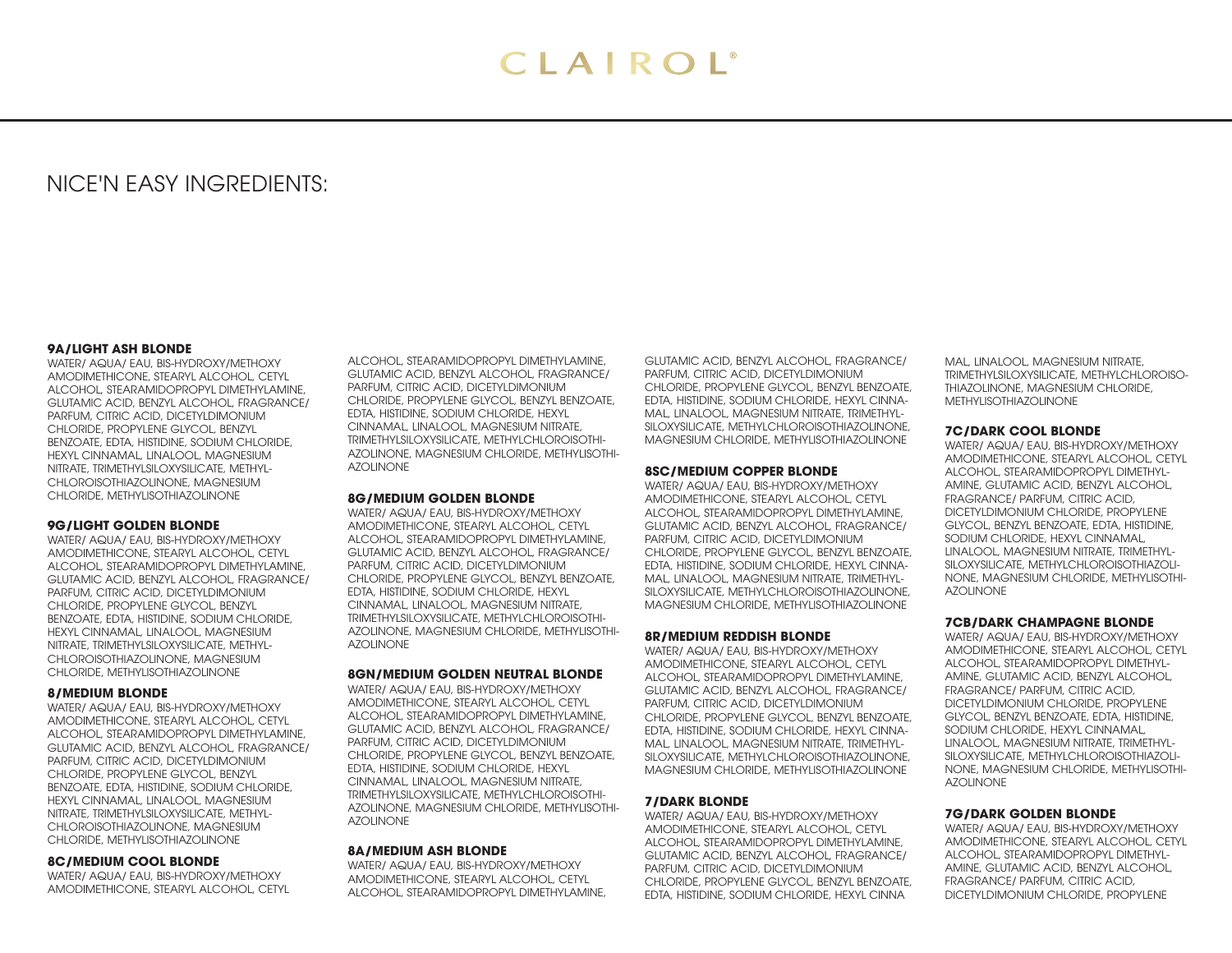# NICE'N EASY INGREDIENTS:

GLYCOL, BENZYL BENZOATE, EDTA, HISTIDINE, SODIUM CHLORIDE, HEXYL CINNAMAL, LINALOOL, MAGNESIUM NITRATE, TRIMETHYLSILOXYSILICATE, METHYLCHLOROISOTHIAZOLINONE, MAGNESIUM CHLORIDE, METHYLISOTHIAZOLINONE

#### **6.5G/LIGHTEST GOLDEN BROWN**

WATER/ AQUA/ EAU, BIS-HYDROXY/METHOXY AMODIMETHICONE, STEARYL ALCOHOL, CETYL ALCOHOL, STEARAMIDOPROPYL DIMETHYLAMINE, GLUTAMIC ACID, BENZYL ALCOHOL, FRAGRANCE/ PARFUM, CITRIC ACID, BENZYL BENZOATE, HISTIDINE, EDTA, SODIUM CHLORIDE, COCOS NUCIFERA (COCONUT) OIL, HEXYL CINNAMAL, LINALOOL, MAGNESIUM NITRATE, TRIMETHYLSILOX-YSILICATE, ALOE BARBADENSIS LEAF JUICE, METHYLCHLOROISOTHIAZOLINONE, MAGNESIUM CHLORIDE, METHYLISOTHIAZOLINONE

# **6.5GN/LIGHTER GOLDEN BROWN**

WATER/ AQUA/ EAU, BIS-HYDROXY/METHOXY AMODIMETHICONE, STEARYL ALCOHOL, CETYL ALCOHOL, STEARAMIDOPROPYL DIMETHYLAMINE, GLUTAMIC ACID, BENZYL ALCOHOL, FRAGRANCE/ PARFUM, CITRIC ACID, BENZYL BENZOATE, HISTIDINE, EDTA, SODIUM CHLORIDE, COCOS NUCIFERA (COCONUT) OIL, HEXYL CINNAMAL, LINALOOL, MAGNESIUM NITRATE, TRIMETHYLSILOX-YSILICATE, ALOE BARBADENSIS LEAF JUICE, METHYLCHLOROISOTHIAZOLINONE, MAGNESIUM CHLORIDE, METHYLISOTHIAZOLINONE

# **6.5/LIGHTEST BROWN**

WATER/ AQUA/ EAU, BIS-HYDROXY/METHOXY AMODIMETHICONE, STEARYL ALCOHOL, CETYL ALCOHOL, STEARAMIDOPROPYL DIMETHYLAMINE, GLUTAMIC ACID, BENZYL ALCOHOL, FRAGRANCE/ PARFUM, CITRIC ACID, BENZYL BENZOATE, HISTIDINE, EDTA, SODIUM CHLORIDE, COCOS NUCIFERA (COCONUT) OIL, HEXYL CINNAMAL, LINALOOL, MAGNESIUM NITRATE, TRIMETHYLSILOX

YSILICATE, ALOE BARBADENSIS LEAF JUICE, METHYL-CHLOROISOTHIAZOLINONE, MAGNESIUM CHLORIDE, METHYLISOTHIAZOLINONE

# **6/LIGHT BROWN**

WATER/ AQUA/ EAU, BIS-HYDROXY/METHOXY AMODIMETHICONE, STEARYL ALCOHOL, CETYL ALCOHOL, STEARAMIDOPROPYL DIMETHYLAMINE, GLUTAMIC ACID, BENZYL ALCOHOL, FRAGRANCE/ PARFUM, CITRIC ACID, BENZYL BENZOATE, HISTIDINE, EDTA, SODIUM CHLORIDE, COCOS NUCIFERA (COCONUT) OIL, HEXYL CINNAMAL, LINALOOL, MAGNESIUM NITRATE, TRIMETHYLSILOXYSILICATE, ALOE BARBADENSIS LEAF JUICE, METHYLCHLOROISO-THIAZOLINONE, MAGNESIUM CHLORIDE, METHYLISO-THIAZOLINONE

# **6A/LIGHT ASH BROWN**

WATER/ AQUA/ EAU, BIS-HYDROXY/METHOXY AMODIMETHICONE, STEARYL ALCOHOL, CETYL ALCOHOL, STEARAMIDOPROPYL DIMETHYLAMINE, GLUTAMIC ACID, BENZYL ALCOHOL, FRAGRANCE/ PARFUM, CITRIC ACID, BENZYL BENZOATE, HISTIDINE, EDTA, SODIUM CHLORIDE, COCOS NUCIFERA (COCONUT) OIL, HEXYL CINNAMAL, LINALOOL, MAGNESIUM NITRATE, TRIMETHYLSILOXYSILICATE, ALOE BARBADENSIS LEAF JUICE, METHYLCHLOROISO-THIAZOLINONE, MAGNESIUM CHLORIDE, METHYLISO-THIAZOLINONE

# **6G/LIGHT GOLDEN BROWN**

WATER/ AQUA/ EAU, BIS-HYDROXY/METHOXY AMODIMETHICONE, STEARYL ALCOHOL, CETYL ALCOHOL, STEARAMIDOPROPYL DIMETHYLAMINE, GLUTAMIC ACID, BENZYL ALCOHOL, FRAGRANCE/ PARFUM, CITRIC ACID, BENZYL BENZOATE, HISTIDINE, EDTA, SODIUM CHLORIDE, COCOS NUCIFERA (COCONUT) OIL, HEXYL CINNAMAL, LINALOOL, MAGNESIUM NITRATE, TRIMETHYLSILOXYSILICATE, ALOE BARBADENSIS LEAF JUICE, METHYLCHLOROISO

THIAZOLINONE, MAGNESIUM CHLORIDE, METHYLISO-THIAZOLINONE

# **6W/LIGHT MOCHA BROWN**

WATER/ AQUA/ EAU, BIS-HYDROXY/METHOXY AMODIMETHICONE, STEARYL ALCOHOL, CETYL ALCOHOL, STEARAMIDOPROPYL DIMETHYLAMINE, GLUTAMIC ACID, BENZYL ALCOHOL, FRAGRANCE/ PARFUM, CITRIC ACID, BENZYL BENZOATE, HISTIDINE, EDTA, SODIUM CHLORIDE, COCOS NUCIFERA (COCONUT) OIL, HEXYL CINNAMAL, LINALOOL, MAGNESIUM NITRATE, TRIMETHYLSILOXYSILICATE, ALOE BARBADENSIS LEAF JUICE, METHYLCHLOROISO-THIAZOLINONE, MAGNESIUM CHLORIDE, METHYLISO-THIAZOLINONE

# **6RB/LIGHT REDDISH BROWN**

WATER/ AQUA/ EAU, BIS-HYDROXY/METHOXY AMODIMETHICONE, STEARYL ALCOHOL, CETYL ALCOHOL, STEARAMIDOPROPYL DIMETHYLAMINE, GLUTAMIC ACID, BENZYL ALCOHOL, FRAGRANCE/ PARFUM, CITRIC ACID, BENZYL BENZOATE, HISTIDINE, EDTA, SODIUM CHLORIDE, COCOS NUCIFERA (COCONUT) OIL, HEXYL CINNAMAL, LINALOOL, MAGNESIUM NITRATE, TRIMETHYLSILOXYSILICATE, ALOE BARBADENSIS LEAF JUICE, METHYLCHLOROISO-THIAZOLINONE, MAGNESIUM CHLORIDE, METHYLISO-THIAZOLINONE

# **6R/LIGHT AUBURN**

WATER/ AQUA/ EAU, BIS-HYDROXY/METHOXY AMODIMETHICONE, STEARYL ALCOHOL, CETYL ALCOHOL, STEARAMIDOPROPYL DIMETHYLAMINE, GLUTAMIC ACID, BENZYL ALCOHOL, FRAGRANCE/ PARFUM, CITRIC ACID, BENZYL BENZOATE, HISTIDINE, EDTA, SODIUM CHLORIDE, COCOS NUCIFERA (COCONUT) OIL, HEXYL CINNAMAL, LINALOOL, MAGNESIUM NITRATE, TRIMETHYLSILOXYSILI-CATE, ALOE BARBADENSIS LEAF JUICE, METHYLCHLOROI-SOTHIAZOLINONE, MAGNESIUM CHLORIDE,METHYLISOTHI-AZOLINONE

#### **6.5R/LIGHT RADIANT AUBURN**

WATER/ AQUA/ EAU, BIS-HYDROXY/METHOXY AMODIMETHICONE, STEARYL ALCOHOL, CETYL ALCOHOL, STEARAMIDOPROPYL DIMETHYL-AMINE, GLUTAMIC ACID, BENZYL ALCOHOL, FRAGRANCE/ PARFUM, CITRIC ACID, BENZYL BENZOATE, HISTIDINE, EDTA, SODIUM CHLORIDE, COCOS NUCIFERA (COCONUT) OIL, HEXYL CINNAMAL, LINALOOL, MAGNESIUM NITRATE, TRIMETHYLSILOXYSILICATE, ALOE BARBADENSIS LEAF JUICE, METHYLCHLOROISOTHIAZOLINONE, MAGNESIUM CHLORIDE, METHYLISOTHIAZOLI-NONE

# **5/MEDIUM BROWN**

WATER/ AQUA/ EAU, BIS-HYDROXY/METHOXY AMODIMETHICONE, STEARYL ALCOHOL, CETYL ALCOHOL, STEARAMIDOPROPYL DIMETHYL-AMINE, GLUTAMIC ACID, BENZYL ALCOHOL, FRAGRANCE/ PARFUM, CITRIC ACID, BENZYL BENZOATE, HISTIDINE, EDTA, SODIUM CHLORIDE, COCOS NUCIFERA (COCONUT) OIL, HEXYL CINNAMAL, LINALOOL, MAGNESIUM NITRATE, TRIMETHYLSILOXYSILICATE, ALOE BARBADENSIS LEAF JUICE, METHYLCHLOROISOTHIAZOLINONE, MAGNESIUM CHLORIDE, METHYLISOTHIAZOLI-NONE

#### **5N/MEDIUM NEUTRAL BROWN**

WATER/ AQUA/ EAU, BIS-HYDROXY/METHOXY AMODIMETHICONE, STEARYL ALCOHOL, CETYL ALCOHOL, STEARAMIDOPROPYL DIMETHYL-AMINE, GLUTAMIC ACID, BENZYL ALCOHOL, FRAGRANCE/ PARFUM, CITRIC ACID, BENZYL BENZOATE, HISTIDINE, EDTA, SODIUM CHLORIDE, COCOS NUCIFERA (COCONUT) OIL, HEXYL CINNAMAL, LINALOOL, MAGNESIUM NITRATE, TRIMETHYLSILOXYSILICATE, ALOE BARBADENSIS LEAF JUICE, METHYLCHLOROISOTHIAZOLINONE, MAGNESIUM CHLORIDE, METHYLISOTHIAZOLI-NONE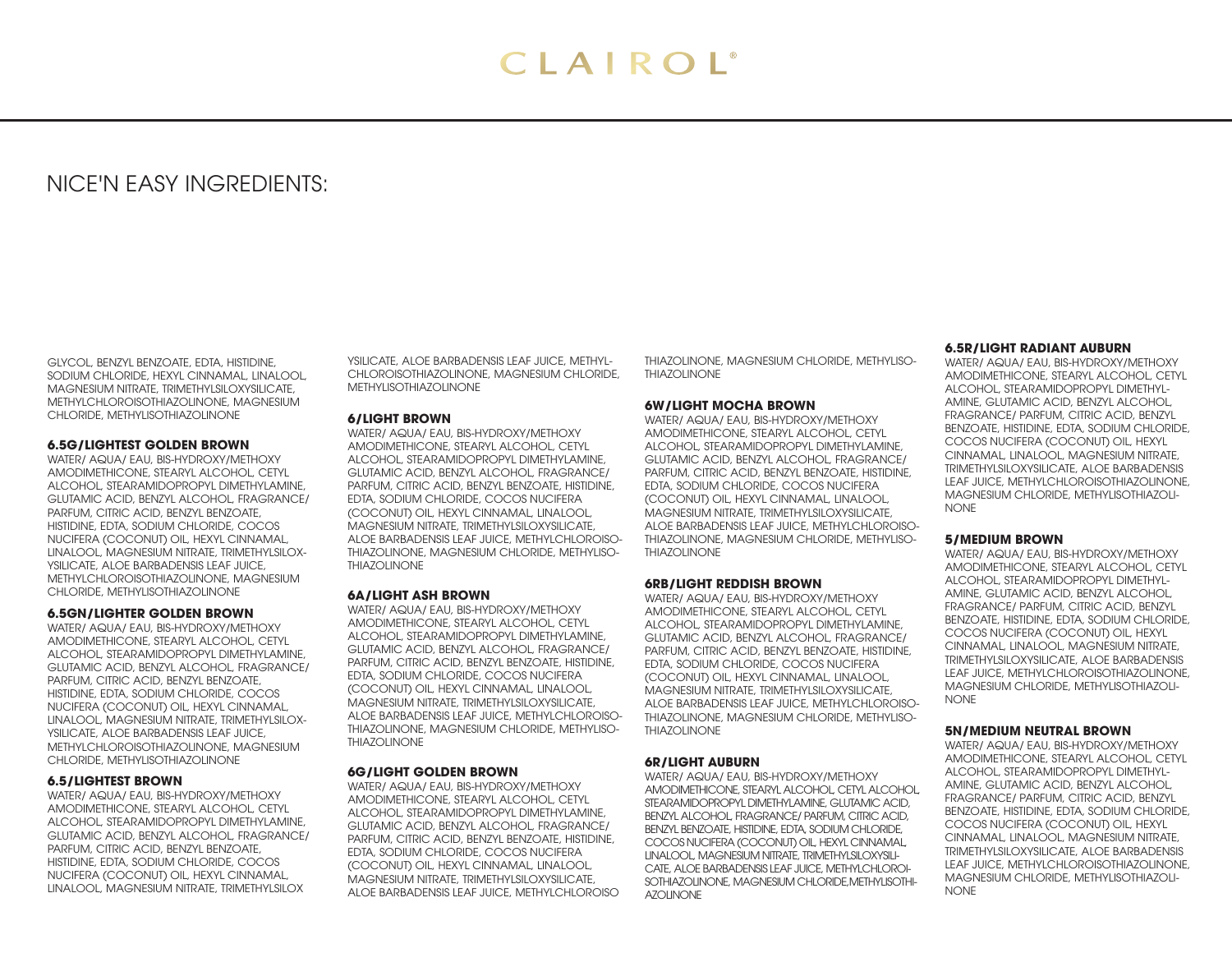# NICE'N EASY INGREDIENTS:

#### **5C/MEDIUM COOL BROWN**

WATER/ AQUA/ EAU, BIS-HYDROXY/METHOXY AMODIMETHICONE, STEARYL ALCOHOL, CETYL ALCOHOL, STEARAMIDOPROPYL DIMETHYLAMINE, GLUTAMIC ACID, BENZYL ALCOHOL, FRAGRANCE/ PARFUM, CITRIC ACID, BENZYL BENZOATE, HISTIDINE, EDTA, SODIUM CHLORIDE, COCOS NUCIFERA (COCONUT) OIL, HEXYL CINNAMAL, LINALOOL, MAGNESIUM NITRATE, TRIMETHYLSILOX-YSILICATE, ALOE BARBADENSIS LEAF JUICE, METHYLCHLOROISOTHIAZOLINONE, MAGNESIUM CHLORIDE, METHYLISOTHIAZOLINONE

### **5G/MEDIUM GOLDEN BROWN**

WATER/ AQUA/ EAU, BIS-HYDROXY/METHOXY AMODIMETHICONE, STEARYL ALCOHOL, CETYL ALCOHOL, STEARAMIDOPROPYL DIMETHYLAMINE, GLUTAMIC ACID, BENZYL ALCOHOL, FRAGRANCE/ PARFUM, CITRIC ACID, BENZYL BENZOATE, HISTIDINE, EDTA, SODIUM CHLORIDE, COCOS NUCIFERA (COCONUT) OIL, HEXYL CINNAMAL, LINALOOL, MAGNESIUM NITRATE, TRIMETHYLSILOX-YSILICATE, ALOE BARBADENSIS LEAF JUICE, METHYLCHLOROISOTHIAZOLINONE, MAGNESIUM CHLORIDE, METHYLISOTHIAZOLINONE

#### **5RG/RICH MEDIUM GOLDEN BROWN**

WATER/ AQUA/ EAU, BIS-HYDROXY/METHOXY AMODIMETHICONE, STEARYL ALCOHOL, CETYL ALCOHOL, STEARAMIDOPROPYL DIMETHYLAMINE, GLUTAMIC ACID, BENZYL ALCOHOL, FRAGRANCE/ PARFUM, CITRIC ACID, BENZYL BENZOATE, HISTIDINE, EDTA, SODIUM CHLORIDE, COCOS NUCIFERA (COCONUT) OIL, HEXYL CINNAMAL, LINALOOL, MAGNESIUM NITRATE, TRIMETHYLSILOX-YSILICATE, ALOE BARBADENSIS LEAF JUICE, METHYLCHLOROISOTHIAZOLINONE, MAGNESIUM CHLORIDE, METHYLISOTHIAZOLINONE

#### **5WR/MEDIUM WARM AUBURN**

WATER/ AQUA/ EAU, BIS-HYDROXY/METHOXY AMODIMETHICONE, STEARYL ALCOHOL, CETYL ALCOHOL, STEARAMIDOPROPYL DIMETHYLAMINE,

GLUTAMIC ACID, BENZYL ALCOHOL, FRAGRANCE/ PARFUM, CITRIC ACID, BENZYL BENZOATE, HISTIDINE, EDTA, SODIUM CHLORIDE, COCOS NUCIFERA (COCONUT) OIL, HEXYL CINNAMAL, LINALOOL, MAGNESIUM NITRATE, TRIMETHYLSILOXYSILICATE, ALOE BARBADENSIS LEAF JUICE, METHYLCHLOROISO-THIAZOLINONE, MAGNESIUM CHLORIDE, METHYLISO-THIAZOLINONE

#### **5R/MEDIUM AUBURN**

WATER/ AQUA/ EAU, BIS-HYDROXY/METHOXY AMODIMETHICONE, STEARYL ALCOHOL, CETYL ALCOHOL, STEARAMIDOPROPYL DIMETHYLAMINE, GLUTAMIC ACID, BENZYL ALCOHOL, FRAGRANCE/ PARFUM, CITRIC ACID, BENZYL BENZOATE, HISTIDINE, EDTA, SODIUM CHLORIDE, COCOS NUCIFERA (COCONUT) OIL, HEXYL CINNAMAL, LINALOOL, MAGNESIUM NITRATE, TRIMETHYLSILOXYSILICATE, ALOE BARBADENSIS LEAF JUICE, METHYLCHLOROISO-THIAZOLINONE, MAGNESIUM CHLORIDE, METHYLISO-THIAZOLINONE

#### **5RB/MEDIUM REDDISH BROWN**

WATER/ AQUA/ EAU, BIS-HYDROXY/METHOXY AMODIMETHICONE, STEARYL ALCOHOL, CETYL ALCOHOL, STEARAMIDOPROPYL DIMETHYLAMINE, GLUTAMIC ACID, BENZYL ALCOHOL, FRAGRANCE/ PARFUM, CITRIC ACID, BENZYL BENZOATE, HISTIDINE, EDTA, SODIUM CHLORIDE, COCOS NUCIFERA (COCONUT) OIL, HEXYL CINNAMAL, LINALOOL, MAGNESIUM NITRATE, TRIMETHYLSILOXYSILICATE, ALOE BARBADENSIS LEAF JUICE, METHYLCHLOROISO-THIAZOLINONE, MAGNESIUM CHLORIDE, METHYLISO-THIAZOLINONE

#### **5W/MEDIUM MOCHA BROWN**

WATER/ AQUA/ EAU, BIS-HYDROXY/METHOXY AMODIMETHICONE, STEARYL ALCOHOL, CETYL ALCOHOL, STEARAMIDOPROPYL DIMETHYLAMINE, GLUTAMIC ACID, BENZYL ALCOHOL, FRAGRANCE/

PARFUM, CITRIC ACID, BENZYL BENZOATE, HISTIDINE, EDTA, SODIUM CHLORIDE, COCOS NUCIFERA (COCONUT) OIL, HEXYL CINNAMAL, LINALOOL, MAGNESIUM NITRATE, TRIMETHYLSILOXYSILICATE, ALOE BARBADENSIS LEAF JUICE, METHYLCHLOROISO-THIAZOLINONE, MAGNESIUM CHLORIDE, METHYLISO-THIAZOLINONE

# **5M/MEDIUM MAHOGANY BROWN**

WATER/ AQUA/ EAU, BIS-HYDROXY/METHOXY AMODIMETHICONE, STEARYL ALCOHOL, CETYL ALCOHOL, STEARAMIDOPROPYL DIMETHYLAMINE, GLUTAMIC ACID, BENZYL ALCOHOL, FRAGRANCE/ PARFUM, CITRIC ACID, BENZYL BENZOATE, HISTIDINE, EDTA, SODIUM CHLORIDE, COCOS NUCIFERA (COCONUT) OIL, HEXYL CINNAMAL, LINALOOL, MAGNESIUM NITRATE, TRIMETHYLSILOXYSILICATE, ALOE BARBADENSIS LEAF JUICE, METHYLCHLOROISO-THIAZOLINONE, MAGNESIUM CHLORIDE, METHYLISO-THIAZOLINONE

#### **4/DARK BROWN**

WATER/ AQUA/ EAU, BIS-HYDROXY/METHOXY AMODIMETHICONE, STEARYL ALCOHOL, CETYL ALCOHOL, STEARAMIDOPROPYL DIMETHYLAMINE, GLUTAMIC ACID, BENZYL ALCOHOL, FRAGRANCE/ PARFUM, CITRIC ACID, BENZYL BENZOATE, HISTIDINE, EDTA, SODIUM CHLORIDE, COCOS NUCIFERA (COCONUT) OIL, HEXYL CINNAMAL, LINALOOL, MAGNESIUM NITRATE, TRIMETHYLSILOXYSILICATE, ALOE BARBADENSIS LEAF JUICE, METHYLCHLOROISO-THIAZOLINONE, MAGNESIUM CHLORIDE, METHYLISO-THIAZOLINONE

# **4G/DARK GOLDEN BROWN**

WATER/ AQUA/ EAU, BIS-HYDROXY/METHOXY AMODIMETHICONE, STEARYL ALCOHOL, CETYL ALCOHOL, STEARAMIDOPROPYL DIMETHYLAMINE, GLUTAMIC ACID, BENZYL ALCOHOL, FRAGRANCE/ PARFUM, CITRIC ACID, BENZYL BENZOATE, HISTIDINE, EDTA, SODIUM CHLORIDE, COCOS NUCIFERA (COCONUT) OIL, HEXYL CINNAMAL, LINALOOL, MAGNESIUM NITRATE, TRIMETHYLSILOXYSILICATE, ALOE BARBADENSIS LEAF JUICE, METHYL-CHLOROISOTHIAZOLINONE, MAGNESIUM CHLORIDE, METHYLISOTHIAZOLINONE

#### **4W/DARK MOCHA BROWN**

WATER/ AQUA/ EAU, BIS-HYDROXY/METHOXY AMODIMETHICONE, STEARYL ALCOHOL, CETYL ALCOHOL, STEARAMIDOPROPYL DIMETHYL-AMINE, GLUTAMIC ACID, BENZYL ALCOHOL, FRAGRANCE/ PARFUM, CITRIC ACID, BENZYL BENZOATE, HISTIDINE, EDTA, SODIUM CHLORIDE, COCOS NUCIFERA (COCONUT) OIL, HEXYL CINNAMAL, LINALOOL, MAGNESIUM NITRATE, TRIMETHYLSILOXYSILICATE, ALOE BARBADENSIS LEAF JUICE, METHYLCHLOROISOTHIAZOLINONE, MAGNESIUM CHLORIDE, METHYLISOTHIAZOLI-**NONE** 

#### **4R/DARK AUBURN**

WATER/ AQUA/ EAU, BIS-HYDROXY/METHOXY AMODIMETHICONE, STEARYL ALCOHOL, CETYL ALCOHOL, STEARAMIDOPROPYL DIMETHYL-AMINE, GLUTAMIC ACID, BENZYL ALCOHOL, FRAGRANCE/ PARFUM, CITRIC ACID, BENZYL BENZOATE, HISTIDINE, EDTA, SODIUM CHLORIDE, COCOS NUCIFERA (COCONUT) OIL, HEXYL CINNAMAL, LINALOOL, MAGNESIUM NITRATE, TRIMETHYLSILOXYSILICATE, ALOE BARBADENSIS LEAF JUICE, METHYLCHLOROISOTHIAZOLINONE, MAGNESIUM CHLORIDE, METHYLISOTHIAZOLI-**NONE** 

#### **4RB/DARK REDDISH BROWN**

WATER/ AQUA/ EAU, BIS-HYDROXY/METHOXY AMODIMETHICONE, STEARYL ALCOHOL, CETYL ALCOHOL, STEARAMIDOPROPYL DIMETHYL-AMINE, GLUTAMIC ACID, BENZYL ALCOHOL,